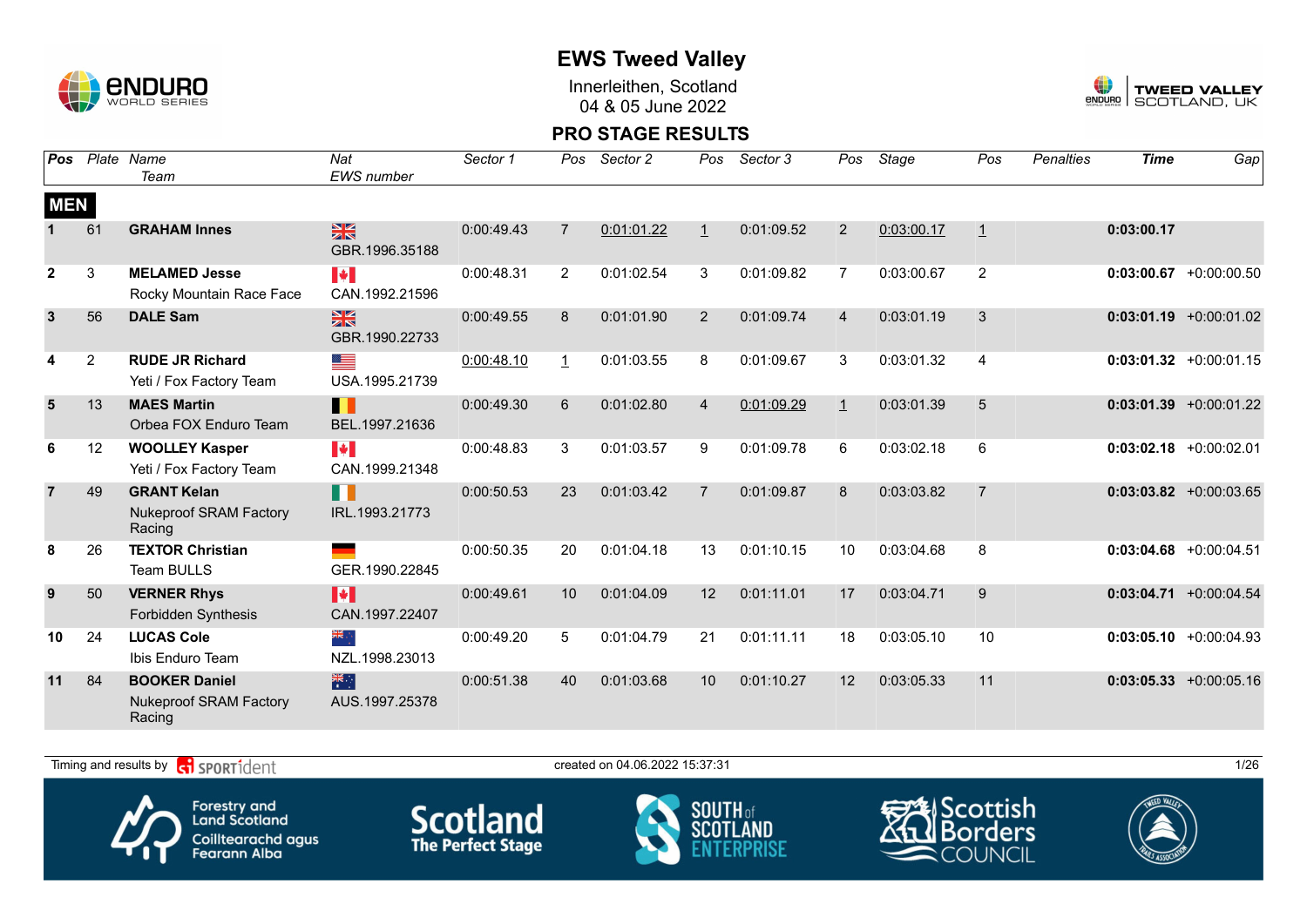

Innerleithen, Scotland 04 & 05 June 2022



#### **PRO STAGE RESULTS**

| Pos        |                | Plate Name<br>Team                                   | Nat<br><b>EWS</b> number                  | Sector 1   | Pos | Sector 2   | Pos | Sector 3   | Pos | Stage      | Pos | <b>Penalties</b> | <b>Time</b> | Gap                       |
|------------|----------------|------------------------------------------------------|-------------------------------------------|------------|-----|------------|-----|------------|-----|------------|-----|------------------|-------------|---------------------------|
|            |                |                                                      |                                           |            |     |            |     |            |     |            |     |                  |             |                           |
| <b>MEN</b> |                |                                                      |                                           |            |     |            |     |            |     |            |     |                  |             |                           |
| $12 \,$    | 67             | <b>CONNELL Joseph</b>                                | ¥≼                                        | 0:00:50.07 | 16  | 0:01:04.73 | 19  | 0:01:10.67 | 15  | 0:03:05.47 | 12  |                  |             | $0:03:05.47 + 0:00:05.30$ |
|            |                | Orange Factory Racing                                | GBR.1994.21745                            |            |     |            |     |            |     |            |     |                  |             |                           |
| 13         | 18             | <b>VIDAL Antoine</b>                                 | H.                                        | 0:00:50.63 | 26  | 0:01:05.28 | 28  | 0:01:09.75 | 5   | 0:03:05.66 | 13  |                  |             | $0:03:05.66$ +0:00:05.49  |
|            |                | <b>Commencal Les Orres Team</b>                      | FRA.2001.25035                            |            |     |            |     |            |     |            |     |                  |             |                           |
| 14         | 60             | <b>BRAYTON Adam</b>                                  | $\frac{\sum x}{\sum x}$                   | 0:00:52.24 | 54  | 0:01:03.30 | 5   | 0:01:10.18 | 11  | 0:03:05.72 | 14  |                  |             | $0:03:05.72 + 0:00:05.55$ |
|            |                |                                                      | GBR.1988.39900                            |            |     |            |     |            |     |            |     |                  |             |                           |
| 15         | 68             | <b>WATSON Corey</b>                                  | $\frac{2}{3}$                             | 0:00:51.13 | 38  | 0:01:04.40 | 17  | 0:01:10.45 | 14  | 0:03:05.98 | 15  |                  |             | $0:03:05.98$ +0:00:05.81  |
|            |                | <b>Nukeproof SRAM Factory</b><br>Racing              | GBR.1999.35483                            |            |     |            |     |            |     |            |     |                  |             |                           |
| 16         | 15             | <b>HEAP Elliott</b>                                  | $\frac{\Delta Z}{\Delta N}$               | 0:00:49.91 | 12  | 0:01:03.40 | 6   | 0:01:12.75 | 47  | 0:03:06.06 | 16  |                  |             | $0:03:06.06$ +0:00:05.89  |
|            |                | <b>Nukeproof SRAM Factory</b><br>Racing              | GBR.1998.21783                            |            |     |            |     |            |     |            |     |                  |             |                           |
| 17         | $\overline{7}$ | <b>JOHANSEN Zakarias</b>                             | <u>ra ba</u><br><b>STEP</b>               | 0:00:50.65 | 28  | 0:01:04.79 | 21  | 0:01:10.99 | 16  | 0:03:06.43 | 17  |                  |             | $0:03:06.43 + 0:00:06.26$ |
|            |                | Ibis Enduro Team                                     | SWE.1992.21863                            |            |     |            |     |            |     |            |     |                  |             |                           |
| 18         | 31             | <b>VEZINA Mckay</b>                                  | <b>Expert</b>                             | 0:00:50.95 | 33  | 0:01:05.13 | 25  | 0:01:10.41 | 13  | 0:03:06.49 | 18  |                  | 0:03:06.49  | $+0:00:06.32$             |
|            |                | <b>Giant Factory Off-Road</b>                        | CAN.1995.21632                            |            |     |            |     |            |     |            |     |                  |             |                           |
| 19         | 8              | <b>DAILLY Adrien</b>                                 | Ш                                         | 0:00:49.98 | 14  | 0:01:05.26 | 27  | 0:01:11.68 | 21  | 0:03:06.92 | 19  |                  |             | $0:03:06.92 +0:00:06.75$  |
|            |                | Lapierre Zipp Collective                             | FRA.1996.21677                            |            |     |            |     |            |     |            |     |                  |             |                           |
| 20         | 106            | <b>LANGHORN Reece</b>                                | ≥k                                        | 0:00:50.10 | 17  | 0:01:03.91 | 11  | 0:01:12.95 | 54  | 0:03:06.96 | 20  |                  |             | $0:03:06.96$ +0:00:06.79  |
|            |                |                                                      | GBR.1988.23486                            |            |     |            |     |            |     |            |     |                  |             |                           |
| 21         | 51             | <b>BLAIR Lachlan</b><br><b>Orange Factory Racing</b> | $\frac{N}{N}$<br>GBR.1995.21426           | 0:00:50.65 | 28  | 0:01:04.27 | 15  | 0:01:12.08 | 32  | 0:03:07.00 | 21  |                  |             | $0:03:07.00 + 0:00:06.83$ |
| 22         | 59             | <b>BUCHANAN Lewis</b>                                |                                           | 0:00:50.63 | 26  | 0:01:04.18 | 13  | 0:01:12.57 | 39  | 0:03:07.38 | 22  |                  |             | $0:03:07.38$ +0:00:07.21  |
|            |                |                                                      | $\frac{\sum x}{\sum x}$<br>GBR.1993.21608 |            |     |            |     |            |     |            |     |                  |             |                           |

Timing and results by  $\overline{c_1}$  SPORT1 $\overline{d}$  enter the created on 04.06.2022 15:37:31 2/26 Scottish Forestry and<br>Land Scotland **Scotland SOUTH** of orders scni Coilltearachd agus<br>Fearann Alba COUNCIL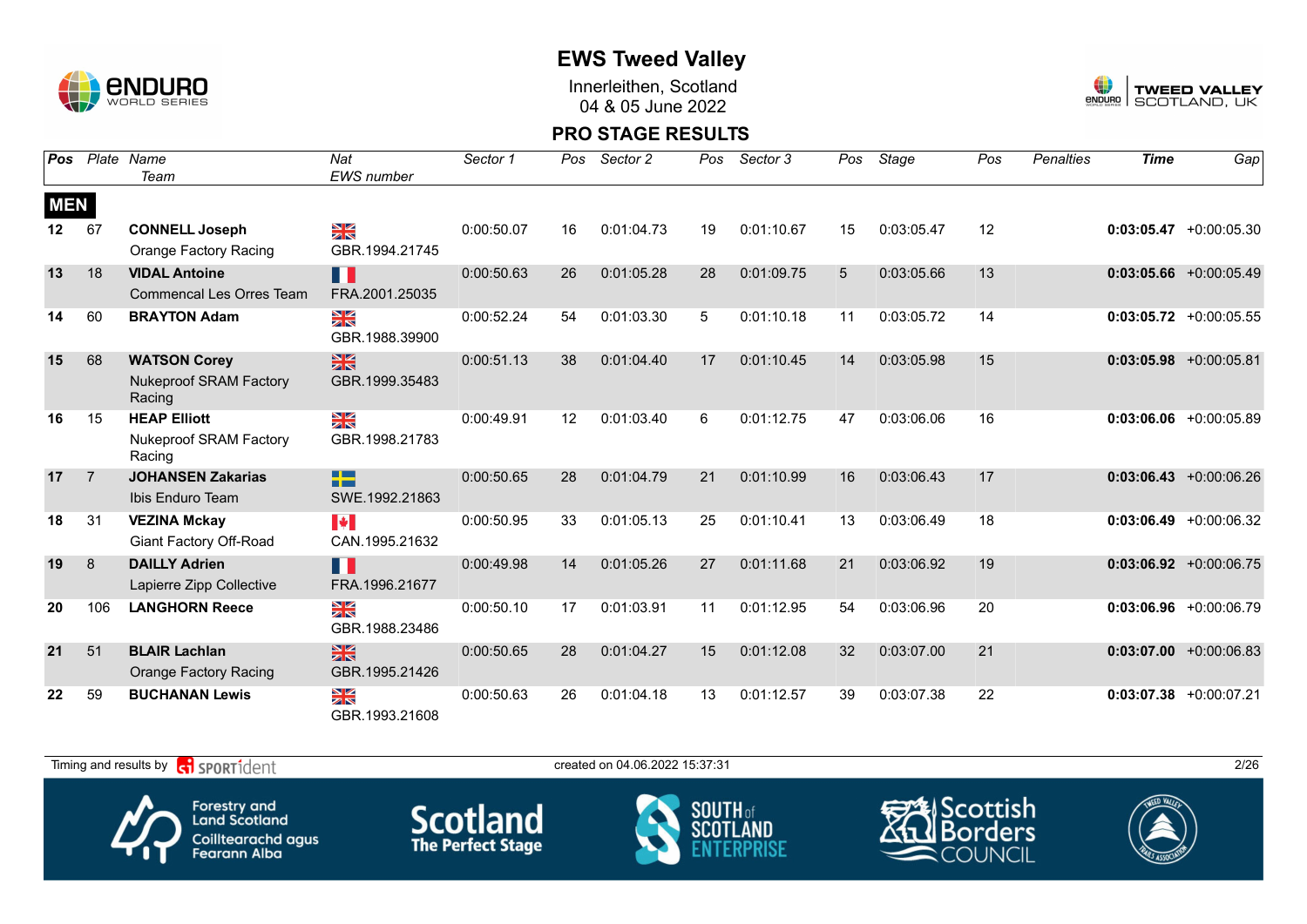

Innerleithen, Scotland 04 & 05 June 2022



#### **PRO STAGE RESULTS**

| <b>Pos</b> |     | Plate Name<br>Team                                    | Nat<br>EWS number                       | Sector 1   | Pos | Sector 2                       | Pos | Sector 3   | Pos | Stage      | Pos | Penalties | <b>Time</b> | Gap                       |
|------------|-----|-------------------------------------------------------|-----------------------------------------|------------|-----|--------------------------------|-----|------------|-----|------------|-----|-----------|-------------|---------------------------|
| <b>MEN</b> |     |                                                       |                                         |            |     |                                |     |            |     |            |     |           |             |                           |
| 22         | 21  | <b>CALLAGHAN Gregory</b><br>Devinci Global Racing     | <b>. .</b><br>IRL.1991.21827            | 0:00:50.18 | 18  | 0:01:05.50                     | 31  | 0:01:11.70 | 23  | 0:03:07.38 | 22  |           |             | $0:03:07.38$ +0:00:07.21  |
| 24         | 28  | <b>GAUVIN Remi</b><br>Rocky Mountain Race Face        | $\blacktriangleright$<br>CAN.1992.21624 | 0:00:50.51 | 22  | 0:01:04.77                     | 20  | 0:01:12.32 | 34  | 0:03:07.60 | 24  |           |             | $0:03:07.60$ +0:00:07.43  |
| 25         | 32  | <b>STONE Brady</b><br>Polygon Factory Racing          | 米<br>NZL.2000.23119                     | 0:00:50.50 | 21  | 0:01:05.40                     | 29  | 0:01:11.74 | 25  | 0:03:07.64 | 25  |           |             | $0:03:07.64$ +0:00:07.47  |
| 26         | 6   | <b>TORDO Dimitri</b><br>Canyon Collective             | H<br>FRA.1993.21764                     | 0:00:51.00 | 35  | 0:01:04.37                     | 16  | 0:01:12.59 | 42  | 0:03:07.96 | 26  |           |             | $0:03:07.96$ +0:00:07.79  |
| 27         | 78  | <b>GALLAGHER Christopher</b>                          | $\frac{N}{N}$<br>GBR.1993.23014         | 0:00:50.32 | 19  | 0:01:05.17                     | 26  | 0:01:12.57 | 39  | 0:03:08.06 | 27  |           |             | $0:03:08.06$ +0:00:07.89  |
| 28         | 47  | <b>MASTERS Edward</b><br><b>Pivot Factory Racing</b>  | , , क्राह<br>NZL.1989.22590             | 0:00:49.98 | 14  | 0:01:06.27                     | 43  | 0:01:11.88 | 27  | 0:03:08.13 | 28  |           |             | $0:03:08.13 + 0:00:07.96$ |
| 29         | 86  | <b>CAMOIN Francescu</b><br><b>Specialized Racing</b>  | Ш<br>FRA.2001.23545                     | 0:00:50.58 | 25  | 0:01:05.67                     | 34  | 0:01:12.04 | 30  | 0:03:08.29 | 29  |           |             | $0:03:08.29$ +0:00:08.12  |
| 30         | 77  | <b>JONES Jono</b><br>Propain Factory Enduro           | $\frac{N}{N}$<br>GBR.1994.37370         | 0:00:50.85 | 30  | 0:01:05.61                     | 32  | 0:01:12.18 | 33  | 0:03:08.64 | 30  |           |             | $0:03:08.64$ +0:00:08.47  |
| 31         | 141 | <b>EBDON Jake</b>                                     | $\frac{N}{N}$<br>GBR.2001.32703         | 0:00:51.62 | 45  | 0:01:04.40                     | 17  | 0:01:12.81 | 49  | 0:03:08.83 | 31  |           |             | $0:03:08.83$ +0:00:08.66  |
| 32         | 11  | <b>LUKASIK Slawomir</b><br>Canyon CLLTV Dainese       | POL.1993.24876                          | 0:00:49.56 | 9   | 0:01:07.37                     | 60  | 0:01:11.93 | 28  | 0:03:08.86 | 32  |           |             | $0:03:08.86$ +0:00:08.69  |
| 33         | 52  | <b>RUDEAU Alex</b><br><b>Commencal Enduro Project</b> | Ш<br>FRA.1996.25071                     | 0:00:52.81 | 64  | 0:01:05.00                     | 23  | 0:01:11.64 | 20  | 0:03:09.45 | 33  |           |             | $0:03:09.45 +0:00:09.28$  |
| 34         | 58  | <b>WALL Evan</b><br>Devinci Global Racing             | <b>A</b><br>CAN.1999.23531              | 0:00:51.44 | 41  | 0:01:06.43                     | 46  | 0:01:11.68 | 21  | 0:03:09.55 | 34  |           |             | $0:03:09.55 + 0:00:09.38$ |
|            |     | Timing and results by <b>R</b> SPORT1dent             |                                         |            |     | created on 04.06.2022 15:37:31 |     |            |     |            |     |           |             | 3/26                      |



Forestry and<br>Land Scotland Coilltearachd agus<br>Fearann Alba





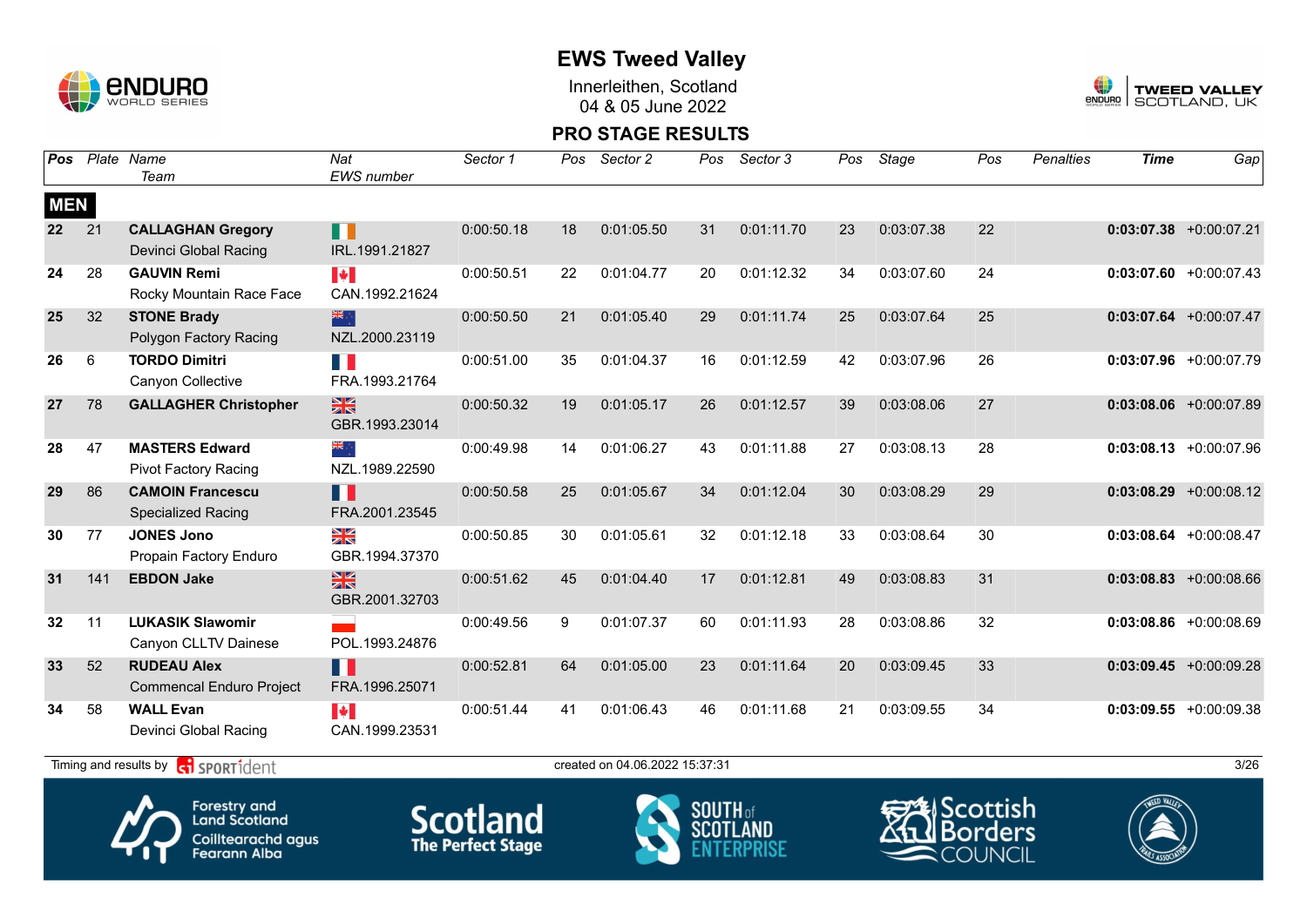

Innerleithen, Scotland 04 & 05 June 2022



| Pos        |             | Plate Name<br>Team                                              | Nat<br><b>EWS</b> number                             | Sector 1   | Pos | Sector 2   | Pos | Sector 3   | Pos | Stage      | Pos | <b>Penalties</b> | <b>Time</b> | Gap                       |
|------------|-------------|-----------------------------------------------------------------|------------------------------------------------------|------------|-----|------------|-----|------------|-----|------------|-----|------------------|-------------|---------------------------|
| <b>MEN</b> |             |                                                                 |                                                      |            |     |            |     |            |     |            |     |                  |             |                           |
| 35         | 87          | <b>STORR Alex</b><br><b>Forbidden Synthesis</b>                 | $\frac{N}{N}$<br>GBR.2001.31009                      | 0:00:50.87 | 31  | 0:01:06.21 | 42  | 0:01:12.52 | 37  | 0:03:09.60 | 35  |                  |             | $0:03:09.60 + 0:00:09.43$ |
| 36         | 30          | <b>MENJOU Irenee</b><br>Sunn French Connexion By<br>Alpe D'Huez | FI I<br>FRA.1995.22122                               | 0:00:51.60 | 44  | 0:01:05.43 | 30  | 0:01:12.64 | 44  | 0:03:09.67 | 36  |                  |             | $0:03:09.67$ +0:00:09.50  |
| 37         | 55          | <b>GARAY TAMAYO lago</b><br>Santa Cruz X SRAM                   | ESP.1991.21707                                       | 0:00:51.97 | 50  | 0:01:05.72 | 35  | 0:01:12.06 | 31  | 0:03:09.75 | 37  |                  |             | $0:03:09.75$ +0:00:09.58  |
| 38         | $\mathbf 1$ | <b>MOIR Jack</b><br>Canyon Collective                           | ैं<br>AUS.1994.33430                                 | 0:00:51.29 | 39  | 0:01:07.15 | 55  | 0:01:11.36 | 19  | 0:03:09.80 | 38  |                  |             | $0:03:09.80 + 0:00:09.63$ |
| 39         | 65          | <b>KANGAS Oliwer</b>                                            | <b>The Contract Street</b><br>a ma<br>SWE.1992.33903 | 0:00:49.97 | 13  | 0:01:07.16 | 56  | 0:01:13.13 | 55  | 0:03:10.26 | 39  |                  |             | $0:03:10.26$ +0:00:10.09  |
| 40         | 53          | <b>FRANCK Gilles</b>                                            | ш<br>BEL.2000.22291                                  | 0:00:51.05 | 36  | 0:01:06.65 | 48  | 0:01:12.65 | 45  | 0:03:10.35 | 40  |                  |             | $0:03:10.35 +0:00:10.18$  |
| 41         | 96          | <b>CARROLL Gavin</b>                                            | II.<br>IRL.1993.35848                                | 0:00:51.08 | 37  | 0:01:06.17 | 41  | 0:01:13.32 | 58  | 0:03:10.57 | 41  |                  |             | $0:03:10.57$ +0:00:10.40  |
| 42         | 70          | <b>BURNS CONTRERAS Pedro</b><br><b>Trek Factory Racing</b>      | $\overline{\phantom{a}}$<br>CHI.1997.21729           | 0:00:52.53 | 60  | 0:01:05.75 | 36  | 0:01:12.50 | 36  | 0:03:10.78 | 42  |                  |             | $0:03:10.78$ +0:00:10.61  |
| 43         | 99          | <b>SMITH Joseph</b>                                             | $\frac{N}{N}$<br>GBR.1990.37383                      | 0:00:52.48 | 58  | 0:01:05.98 | 40  | 0:01:12.58 | 41  | 0:03:11.04 | 43  |                  |             | $0:03:11.04$ +0:00:10.87  |
| 44         | 14          | <b>DENIAUD Youn</b><br>Giant Factory Off-Road                   | T.<br>FRA.1996.22994                                 | 0:00:56.31 | 126 | 0:01:05.04 | 24  | 0:01:09.93 | 9   | 0:03:11.28 | 44  |                  |             | $0:03:11.28$ +0:00:11.11  |
| 45         | 88          | <b>WARNET Manu</b>                                              | NED.2001.26267                                       | 0:00:51.55 | 43  | 0:01:06.71 | 49  | 0:01:13.22 | 57  | 0:03:11.48 | 45  |                  |             | $0:03:11.48$ +0:00:11.31  |

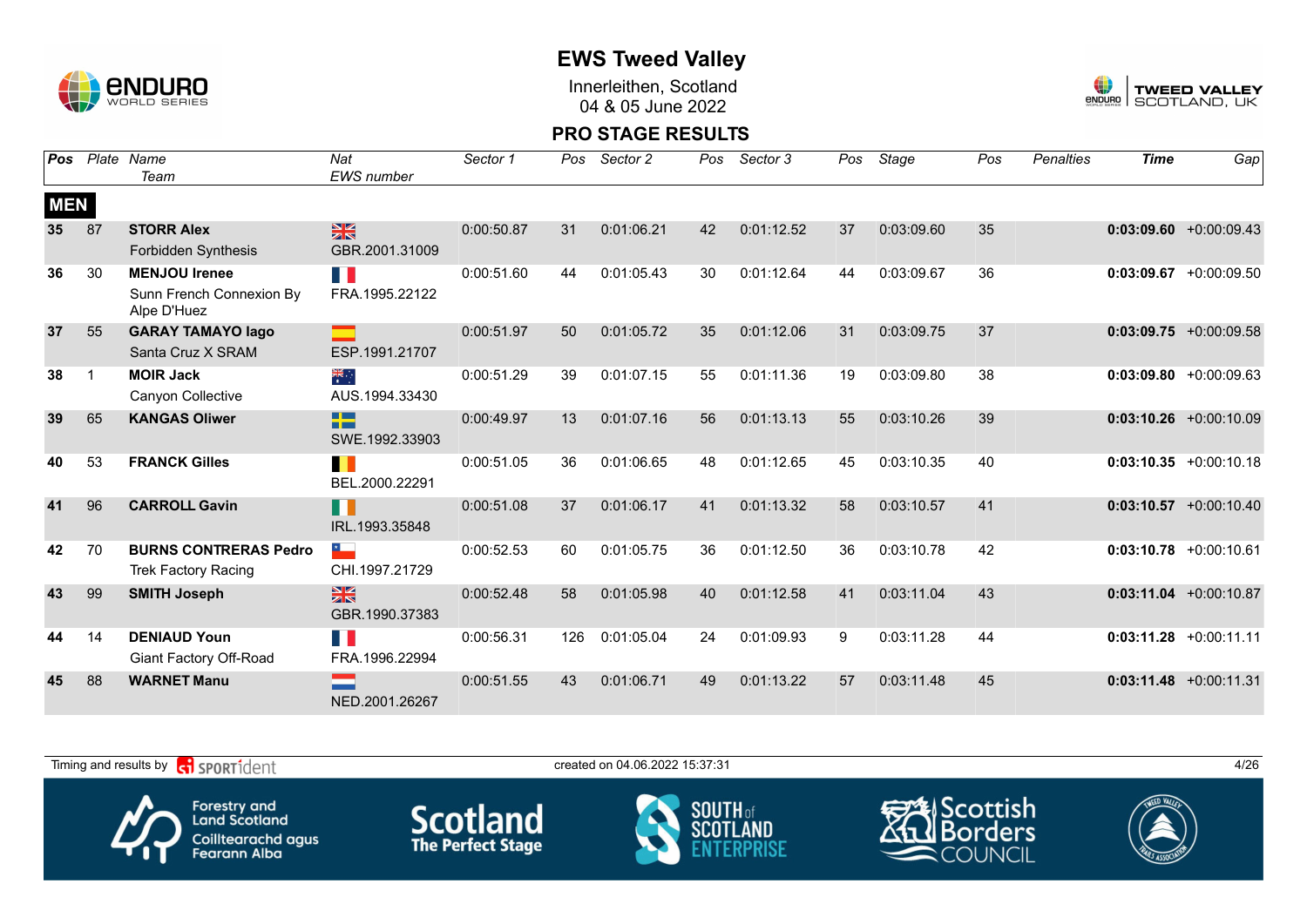

Innerleithen, Scotland 04 & 05 June 2022



#### **PRO STAGE RESULTS**

| Pos        |     | Plate Name                                                   | Nat                                       | Sector 1   | Pos | Sector 2   | Pos | Sector 3   | Pos | Stage      | Pos | <b>Penalties</b> | <b>Time</b> | Gap                       |
|------------|-----|--------------------------------------------------------------|-------------------------------------------|------------|-----|------------|-----|------------|-----|------------|-----|------------------|-------------|---------------------------|
|            |     | Team                                                         | <b>EWS</b> number                         |            |     |            |     |            |     |            |     |                  |             |                           |
| <b>MEN</b> |     |                                                              |                                           |            |     |            |     |            |     |            |     |                  |             |                           |
| 46         | 137 | <b>PHILOGENE Jonathan</b>                                    | ╳═<br>RSA.1997.50570                      | 0:00:50.95 | 33  | 0:01:06.32 | 45  | 0:01:14.39 | 84  | 0:03:11.66 | 46  |                  |             | $0:03:11.66 + 0:00:11.49$ |
| 47         | 105 | <b>MOORE Thomas</b>                                          | $\frac{N}{N}$<br>GBR.1994.33293           | 0:00:52.13 | 52  | 0:01:05.95 | 37  | 0:01:13.59 | 69  | 0:03:11.67 | 47  |                  |             | $0:03:11.67$ +0:00:11.50  |
| 48         | 118 | <b>SCOTT Riley</b>                                           | $\frac{\sum x}{\sum x}$<br>GBR.2000.38625 | 0:00:52.35 | 55  | 0:01:06.96 | 53  | 0:01:12.68 | 46  | 0:03:11.99 | 48  |                  |             | $0:03:11.99 + 0:00:11.82$ |
| 49         | 57  | <b>SCOTT Mark</b><br>Santa Cruz X SRAM                       | $\frac{N}{N}$<br>GBR.1993.21714           | 0:00:52.92 | 65  | 0:01:05.61 | 32  | 0:01:13.57 | 67  | 0:03:12.10 | 49  |                  |             | $0:03:12.10 + 0:00:11.93$ |
| 50         | 63  | <b>DRACH Torben</b><br>RAAW // Levelnine Gravity             | GER.1998.22419                            | 0:00:51.83 | 48  | 0:01:07.55 | 67  | 0:01:12.82 | 50  | 0:03:12.20 | 50  |                  |             | $0:03:12.20 +0:00:12.03$  |
| 51         | 62  | <b>STUTTARD Mathew</b><br>Polygon Factory Racing             | $\frac{N}{N}$<br>GBR.1993.21661           | 0:00:54.39 | 90  | 0:01:06.29 | 44  | 0:01:11.71 | 24  | 0:03:12.39 | 51  |                  |             | $0:03:12.39$ +0:00:12.22  |
| 52         | 29  | <b>SECONDI Nathan</b><br>Fulgur Factory Team<br>Valdinievole | n M<br>FRA.1999.22133                     | 0:00:51.62 | 45  | 0:01:08.03 | 70  | 0:01:12.75 | 47  | 0:03:12.40 | 52  |                  |             | $0:03:12.40 +0:00:12.23$  |
| 53         | 16  | <b>MURRAY Charles</b><br><b>Specialized Racing</b>           | 米宁<br>NZL.1996.22752                      | 0:00:52.45 | 56  | 0:01:07.47 | 65  | 0:01:12.84 | 52  | 0:03:12.76 | 53  |                  |             | $0:03:12.76$ +0:00:12.59  |
| 54         | 138 | <b>MCBAIN Calum</b>                                          | $\frac{\sum x}{\sum x}$<br>GBR.1998.33913 | 0:00:50.92 | 32  | 0:01:07.80 | 69  | 0:01:14.06 | 77  | 0:03:12.78 | 54  |                  |             | $0:03:12.78$ +0:00:12.61  |
| 55         | 123 | <b>HOLOWKO Alex</b>                                          | $\frac{N}{N}$<br>GBR.1990.21357           | 0:00:51.88 | 49  | 0:01:07.44 | 64  | 0:01:13.53 | 64  | 0:03:12.85 | 55  |                  |             | $0:03:12.85 + 0:00:12.68$ |
| 56         | 76  | <b>WILSON Thomas</b><br>Orange Factory Racing                | ≥k<br>GBR.2000.22553                      | 0:00:54.30 | 86  | 0:01:06.85 | 52  | 0:01:11.81 | 26  | 0:03:12.96 | 56  |                  |             | $0:03:12.96 +0:00:12.79$  |

Timing and results by  $\overline{c_1}$  SPORT1 $\overline{d}$  enter the created on 04.06.2022 15:37:31 5/26 Scottish Forestry and<br>Land Scotland **Scotland SOUTH** of orders scni Coilltearachd agus<br>Fearann Alba COUNCIL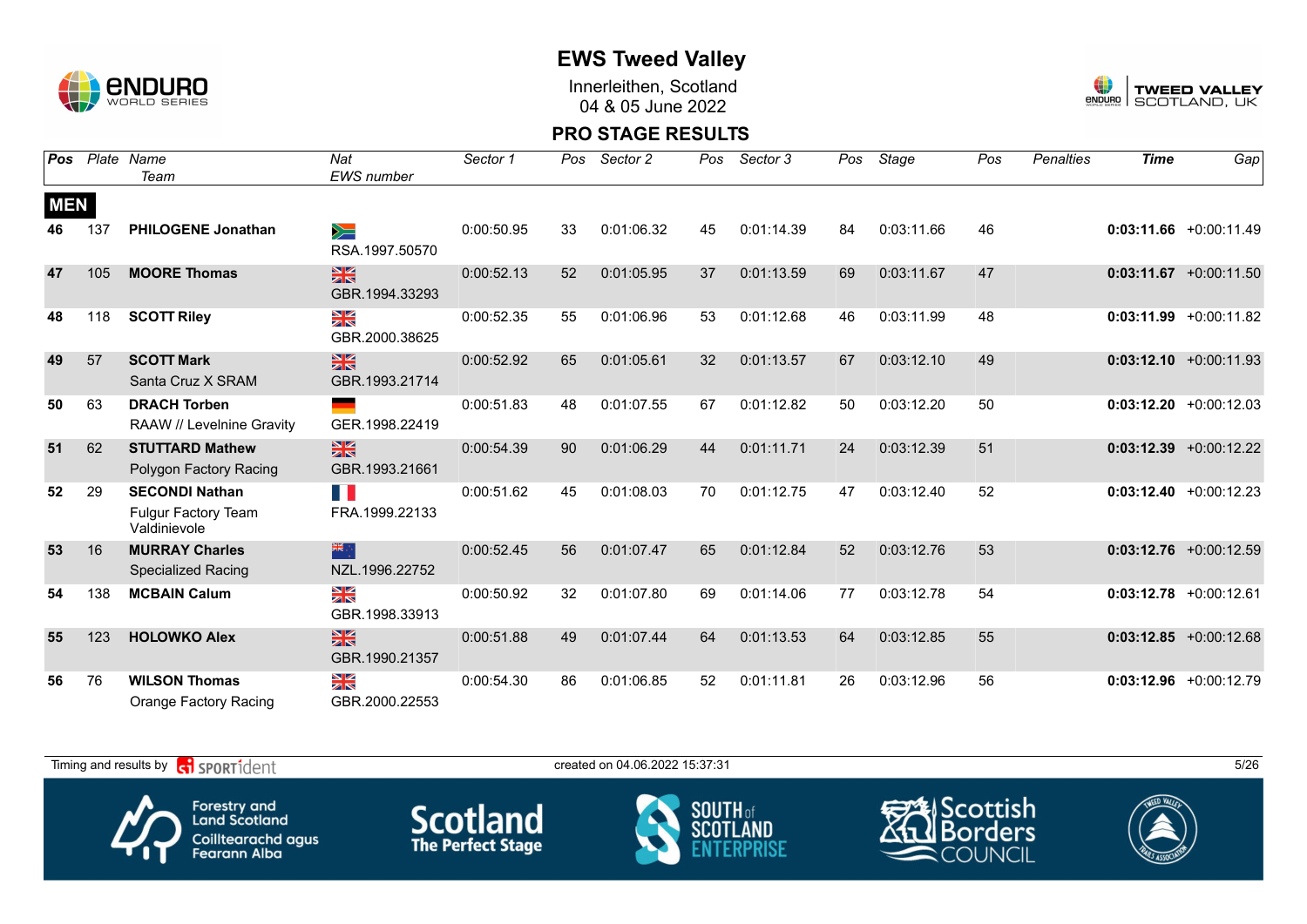

Innerleithen, Scotland 04 & 05 June 2022



| Pos        | Plate | Name                            | Nat                                  | Sector 1   | Pos. | Sector 2   | Pos | Sector 3   | Pos | Stage      | Pos | <b>Penalties</b> | <b>Time</b> | Gap                       |
|------------|-------|---------------------------------|--------------------------------------|------------|------|------------|-----|------------|-----|------------|-----|------------------|-------------|---------------------------|
|            |       | Team                            | EWS number                           |            |      |            |     |            |     |            |     |                  |             |                           |
| <b>MEN</b> |       |                                 |                                      |            |      |            |     |            |     |            |     |                  |             |                           |
| 57         | 46    | <b>JEANDEL Louis</b>            | П                                    | 0:00:52.66 | 63   | 0:01:06.79 | 50  | 0:01:13.53 | 64  | 0:03:12.98 | 57  |                  |             | $0:03:12.98$ +0:00:12.81  |
|            |       | <b>Commencal Enduro Project</b> | FRA.1998.22140                       |            |      |            |     |            |     |            |     |                  |             |                           |
| 58         | 23    | <b>PIGEON Hugo</b>              | E.<br>FRA.1996.23507                 | 0:00:51.65 | 47   | 0:01:07.28 | 58  | 0:01:14.18 | 79  | 0:03:13.11 | 58  |                  |             | $0:03:13.11 + 0:00:12.94$ |
|            |       | Scott SR Suntour Enduro<br>Team |                                      |            |      |            |     |            |     |            |     |                  |             |                           |
| 59         | 48    | <b>LUTHI Patrick</b>            | B                                    | 0:00:52.60 | 62   | 0:01:07.35 | 59  | 0:01:13.20 | 56  | 0:03:13.15 | 59  |                  |             | $0:03:13.15 + 0:00:12.98$ |
|            |       |                                 | SUI.1992.22607                       |            |      |            |     |            |     |            |     |                  |             |                           |
| 60         | 113   | <b>SHUCKSMITH Samuel</b>        | ≥k                                   | 0:00:52.47 | 57   | 0:01:07.51 | 66  | 0:01:13.43 | 62  | 0:03:13.41 | 60  |                  |             | $0:03:13.41 + 0:00:13.24$ |
|            |       |                                 | GBR.1990.23007                       |            |      |            |     |            |     |            |     |                  |             |                           |
| 61         | 10    | <b>WALKER Matthew</b>           | 米心                                   | 0:00:53.72 | 81   | 0:01:07.40 | 61  | 0:01:12.39 | 35  | 0:03:13.51 | 61  |                  |             | $0:03:13.51 + 0:00:13.34$ |
|            |       | <b>Pivot Factory Racing</b>     | NZL.1990.21846                       |            |      |            |     |            |     |            |     |                  |             |                           |
| 62         | 145   | <b>NOBLE Josh</b>               | ≥k                                   | 0:00:53.21 | 70   | 0:01:06.50 | 47  | 0:01:13.86 | 73  | 0:03:13.57 | 62  |                  |             | $0:03:13.57$ +0:00:13.40  |
|            |       |                                 | GBR.2001.25619                       |            |      |            |     |            |     |            |     |                  |             |                           |
| 63         | 163   | <b>RANGER Lewis</b>             | $\frac{N}{N}$                        | 0:00:53.59 | 77   | 0:01:07.00 | 54  | 0:01:13.34 | 61  | 0:03:13.93 | 63  |                  |             | $0:03:13.93 + 0:00:13.76$ |
|            |       |                                 | GBR.1999.38588                       |            |      |            |     |            |     |            |     |                  |             |                           |
| 64         | 64    | <b>MASTERS Wyn</b>              | ्र ≫                                 | 0:00:53.06 | 67   | 0:01:07.40 | 61  | 0:01:13.58 | 68  | 0:03:14.04 | 64  |                  |             | $0:03:14.04$ +0:00:13.87  |
|            |       | <b>GT Factory Racing</b>        | NZL.1987.21663                       |            |      |            |     |            |     |            |     |                  |             |                           |
| 65         | 129   | <b>MENZIES Jack</b>             | M                                    | 0:00:50.55 | 24   | 0:01:11.67 | 119 | 0:01:11.95 | 29  | 0:03:14.17 | 65  |                  |             | $0:03:14.17 + 0:00:14.00$ |
|            |       |                                 | CAN.2001.22519                       |            |      |            |     |            |     |            |     |                  |             |                           |
| 66         | 27    | <b>PERSAK Vid</b>               | $\bullet$                            | 0:00:52.56 | 61   | 0:01:07.60 | 68  | 0:01:14.04 | 76  | 0:03:14.20 | 66  |                  |             | $0:03:14.20 + 0:00:14.03$ |
|            |       | Orbea FOX Enduro Team           | SLO.1996.22810                       |            |      |            |     |            |     |            |     |                  |             |                           |
| 67         | 120   | <b>FAGERBERG Philip</b>         | <u>e provinc</u><br><b>TELESCOPE</b> | 0:00:53.40 | 73   | 0:01:08.29 | 74  | 0:01:12.83 | 51  | 0:03:14.52 | 67  |                  |             | $0:03:14.52 + 0:00:14.35$ |
|            |       |                                 | SWE.1996.25802                       |            |      |            |     |            |     |            |     |                  |             |                           |

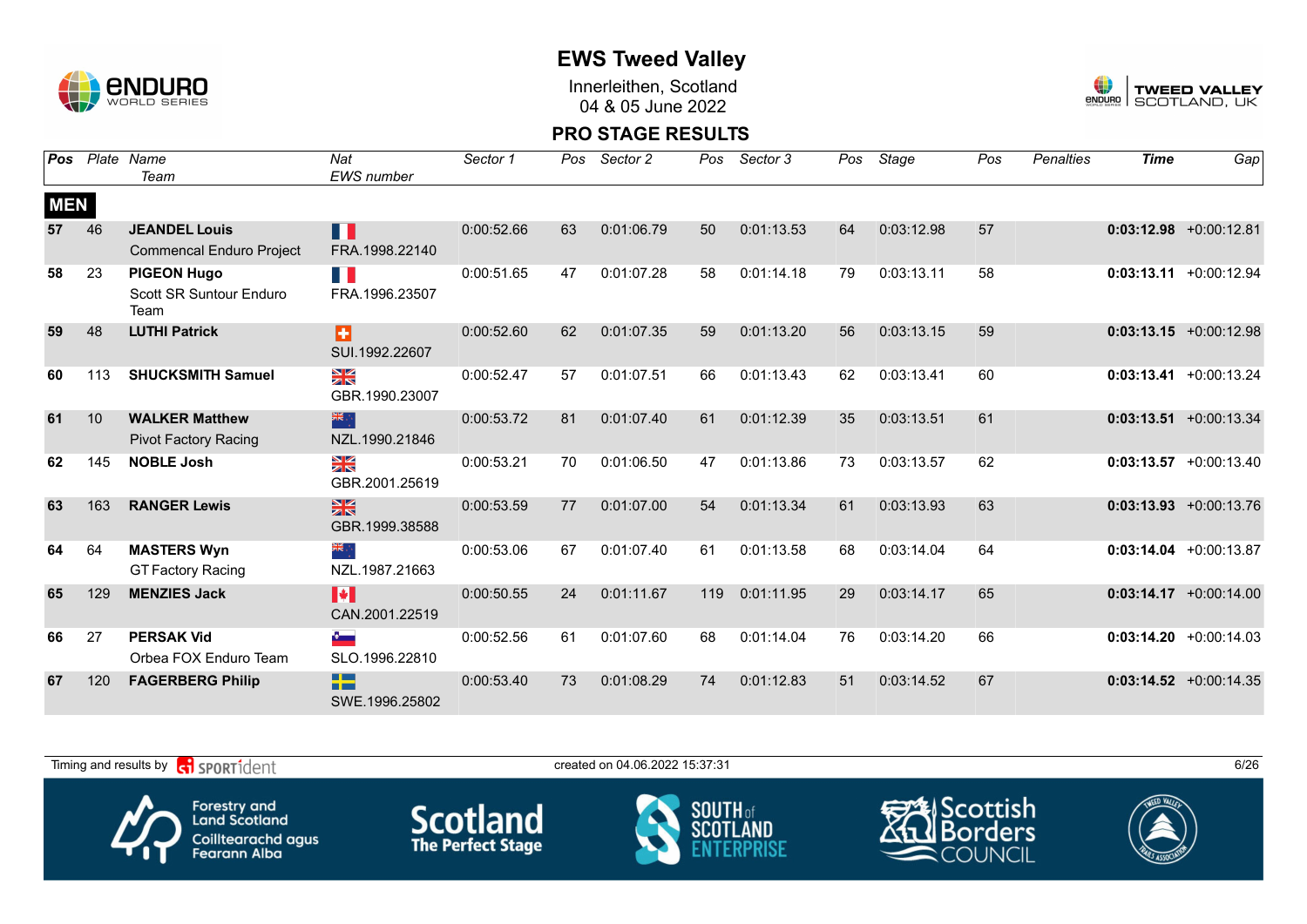

Innerleithen, Scotland 04 & 05 June 2022



#### **PRO STAGE RESULTS**

| Pos        |     | Plate Name                                                   | Nat                             | Sector 1   | Pos | Sector 2   | Pos | Sector 3   | Pos | Stage      | Pos | <b>Penalties</b> | <b>Time</b> | Gap                       |
|------------|-----|--------------------------------------------------------------|---------------------------------|------------|-----|------------|-----|------------|-----|------------|-----|------------------|-------------|---------------------------|
|            |     | Team                                                         | <b>EWS</b> number               |            |     |            |     |            |     |            |     |                  |             |                           |
| <b>MEN</b> |     |                                                              |                                 |            |     |            |     |            |     |            |     |                  |             |                           |
| 68         | 54  | <b>FRANCARDO Tommaso</b>                                     | H.<br>ITA.1997.22813            | 0:00:52.16 | 53  | 0:01:08.82 | 82  | 0:01:13.55 | 66  | 0:03:14.53 | 68  |                  |             | $0:03:14.53 + 0:00:14.36$ |
| 69         | 90  | <b>HUTCHENS Chris</b>                                        | $\frac{N}{N}$<br>GBR.1989.22999 | 0:00:53.48 | 74  | 0:01:06.83 | 51  | 0:01:14.38 | 83  | 0:03:14.69 | 69  |                  |             | $0:03:14.69$ +0:00:14.52  |
| 70         | 171 | <b>BOX Archie</b>                                            | ≥k<br>GBR.1998.23201            | 0:00:52.02 | 51  | 0:01:08.55 | 77  | 0:01:14.30 | 80  | 0:03:14.87 | 70  |                  |             | $0:03:14.87$ +0:00:14.70  |
| 71         | 66  | <b>KRASNY Carter</b>                                         | M<br>CAN.1999.22027             | 0:00:51.53 | 42  | 0:01:08.73 | 81  | 0:01:14.82 | 90  | 0:03:15.08 | 71  |                  |             | $0:03:15.08$ +0:00:14.91  |
| 72         | 101 | <b>TEJCHMAN Premek</b>                                       | CZE.1988.22389                  | 0:00:54.48 | 93  | 0:01:07.40 | 61  | 0:01:13.33 | 59  | 0:03:15.21 | 72  |                  | 0:03:15.21  | $+0:00:15.04$             |
| 73         | 94  | <b>BLAHA Vojtech</b>                                         | 5<br>CZE.1999.22684             | 0:00:53.56 | 76  | 0:01:08.27 | 73  | 0:01:13.50 | 63  | 0:03:15.33 | 73  |                  |             | $0:03:15.33 + 0:00:15.16$ |
| 74         | 45  | <b>LARBEYOU Guillaume</b><br><b>Commencal Enduro Project</b> | FRA.1994.25575                  | 0:00:49.77 | 11  | 0:01:13.03 | 133 | 0:01:12.56 | 38  | 0:03:15.36 | 74  |                  |             | $0:03:15.36 + 0:00:15.19$ |
| 75         | 85  | <b>HALE Ant</b><br><b>Nukeproof SRAM Factory</b><br>Racing   | $\frac{N}{N}$<br>GBR.1994.35957 | 0:00:53.63 | 80  | 0:01:09.00 | 83  | 0:01:12.92 | 53  | 0:03:15.55 | 75  |                  |             | $0:03:15.55$ +0:00:15.38  |
| 76         | 108 | <b>HARKER Jack</b>                                           | ≥k<br>X<br>GBR.1998.33252       | 0:00:53.62 | 78  | 0:01:08.63 | 80  | 0:01:13.80 | 72  | 0:03:16.05 | 76  |                  |             | $0:03:16.05 + 0:00:15.88$ |
| 77         | 20  | <b>NICOLAI Florian</b><br><b>BH Enduro Racing Team</b>       | H<br>FRA.1993.21749             | 0:00:52.48 | 58  | 0:01:09.42 | 87  | 0:01:14.33 | 82  | 0:03:16.23 | 77  |                  |             | $0:03:16.23 + 0:00:16.06$ |
| 78         | 150 | <b>LAMBERT Pierre</b><br><b>Hotlines Nukeproof Racing</b>    | Ш<br>FRA.1999.36939             | 0:00:53.00 | 66  | 0:01:09.62 | 88  | 0:01:13.78 | 71  | 0:03:16.40 | 78  |                  |             | $0:03:16.40 + 0:00:16.23$ |

Timing and results by  $\overline{c_1}$  SPORT1 $\overline{1}$  dentity and the set of the created on 04.06.2022 15:37:31 7/26 Scottish Forestry and<br>Land Scotland **Scotland SOUTH** of orders scni Coilltearachd agus<br>Fearann Alba COUNCIL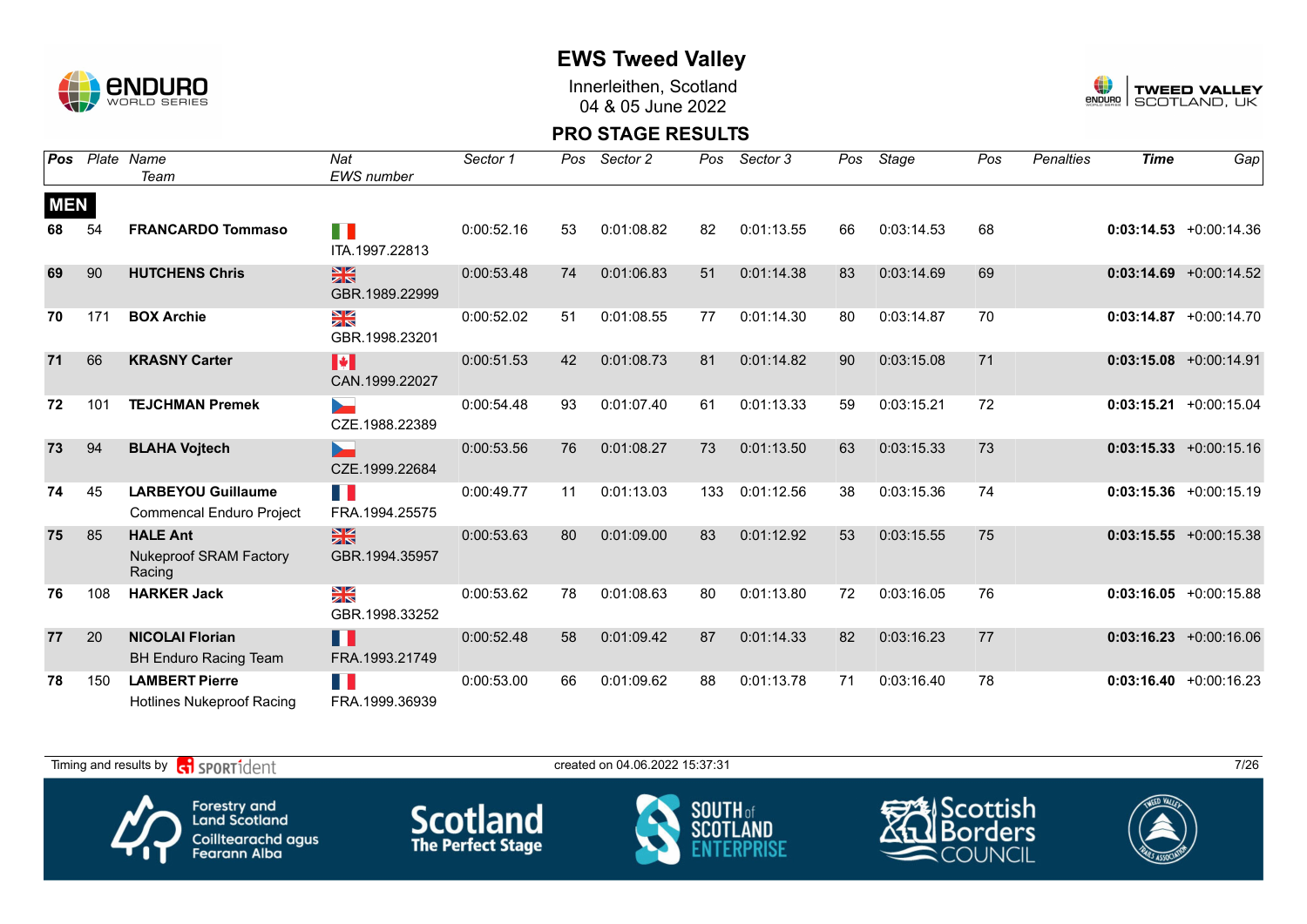

Innerleithen, Scotland 04 & 05 June 2022



#### **PRO STAGE RESULTS**

| Pos        |                | Plate Name                              | Nat                                       | Sector 1   | Pos            | Sector 2   | Pos | Sector 3   | Pos | Stage      | Pos | <b>Penalties</b> | <b>Time</b> | Gap                       |
|------------|----------------|-----------------------------------------|-------------------------------------------|------------|----------------|------------|-----|------------|-----|------------|-----|------------------|-------------|---------------------------|
|            |                | Team                                    | <b>EWS</b> number                         |            |                |            |     |            |     |            |     |                  |             |                           |
| <b>MEN</b> |                |                                         |                                           |            |                |            |     |            |     |            |     |                  |             |                           |
| 79         | 74             | <b>WILDHABER Gustav</b>                 | B                                         | 0:00:53.25 | 71             | 0:01:09.41 | 86  | 0:01:13.89 | 74  | 0:03:16.55 | 79  |                  |             | $0:03:16.55 + 0:00:16.38$ |
|            |                | <b>Cube Action Team</b>                 | SUI.1988.21848                            |            |                |            |     |            |     |            |     |                  |             |                           |
| 80         | 135            | <b>PROCHYRA Jordan</b>                  | ैं<br>AUS.1994.21674                      | 0:00:55.31 | 110            | 0:01:08.10 | 72  | 0:01:13.33 | 59  | 0:03:16.74 | 80  |                  |             | $0:03:16.74$ +0:00:16.57  |
| 81         | $\overline{4}$ | <b>MIQUEL Kevin</b>                     | H                                         | 0:00:48.87 | $\overline{4}$ | 0:01:05.96 | 38  | 0:01:22.32 | 150 | 0:03:17.15 | 81  |                  |             | $0:03:17.15$ +0:00:16.98  |
|            |                | <b>Specialized Racing</b>               | FRA.1991.21704                            |            |                |            |     |            |     |            |     |                  |             |                           |
| 82         | 69             | <b>MACARTHUR Glenn</b>                  | <b>TIME</b><br>FRA.2000.22879             | 0:00:54.63 | 95             | 0:01:08.55 | 77  | 0:01:14.16 | 78  | 0:03:17.34 | 82  |                  |             | $0:03:17.34$ +0:00:17.17  |
| 83         | 124            | <b>JENSEN Henrik</b>                    | $\frac{N}{N}$<br>GBR.1998.25933           | 0:00:53.62 | 78             | 0:01:08.53 | 76  | 0:01:15.39 | 100 | 0:03:17.54 | 83  |                  |             | $0:03:17.54$ +0:00:17.37  |
| 84         | 93             | <b>RYAN Fergus</b>                      | $\frac{\sum x}{\sum x}$<br>GBR.1993.22458 | 0:00:54.33 | 89             | 0:01:08.62 | 79  | 0:01:14.68 | 87  | 0:03:17.63 | 84  |                  |             | $0:03:17.63$ +0:00:17.46  |
| 85         | 144            | <b>JACKSON Ben</b>                      | $\frac{N}{N}$<br>GBR.2001.28609           | 0:00:55.10 | 105            | 0:01:07.17 | 57  | 0:01:15.69 | 108 | 0:03:17.96 | 85  |                  |             | $0:03:17.96$ +0:00:17.79  |
| 86         | 22             | <b>GALY Theo</b>                        | H.                                        | 0:00:54.23 | 85             | 0:01:09.04 | 84  | 0:01:14.93 | 92  | 0:03:18.20 | 86  |                  |             | $0:03:18.20 + 0:00:18.03$ |
|            |                | Sunn French Connexion By<br>Alpe D'Huez | FRA.1990.21691                            |            |                |            |     |            |     |            |     |                  |             |                           |
| 86         | 80             | <b>ESCUDIER Thomas</b>                  | H<br>FRA.1991.21945                       | 0:00:53.29 | 72             | 0:01:09.25 | 85  | 0:01:15.66 | 107 | 0:03:18.20 | 86  |                  |             | $0:03:18.20 +0:00:18.03$  |
| 88         | 81             | <b>FRESQUET Axel</b>                    |                                           | 0:00:54.80 | 99             | 0:01:08.48 | 75  | 0:01:15.25 | 99  | 0:03:18.53 | 88  |                  |             | $0:03:18.53 + 0:00:18.36$ |
|            |                | <b>Tribe Pyrenees Gravity</b>           | FRA.1998.23081                            |            |                |            |     |            |     |            |     |                  |             |                           |
| 89         | 75             | <b>ROPELATO Mitch</b>                   | ≊                                         | 0:00:53.52 | 75             | 0:01:11.15 | 110 | 0:01:13.89 | 74  | 0:03:18.56 | 89  |                  |             | $0:03:18.56$ +0:00:18.39  |
|            |                | Cannondale Enduro                       | USA.1992.22734                            |            |                |            |     |            |     |            |     |                  |             |                           |

Timing and results by  $\overline{c_1}$  SPORT1 $\overline{d}$  enter the created on 04.06.2022 15:37:31 8/26 Forestry and<br>Land Scotland Scottish **Scotland SOUTH** of orders scni Coilltearachd agus<br>Fearann Alba COUNCIL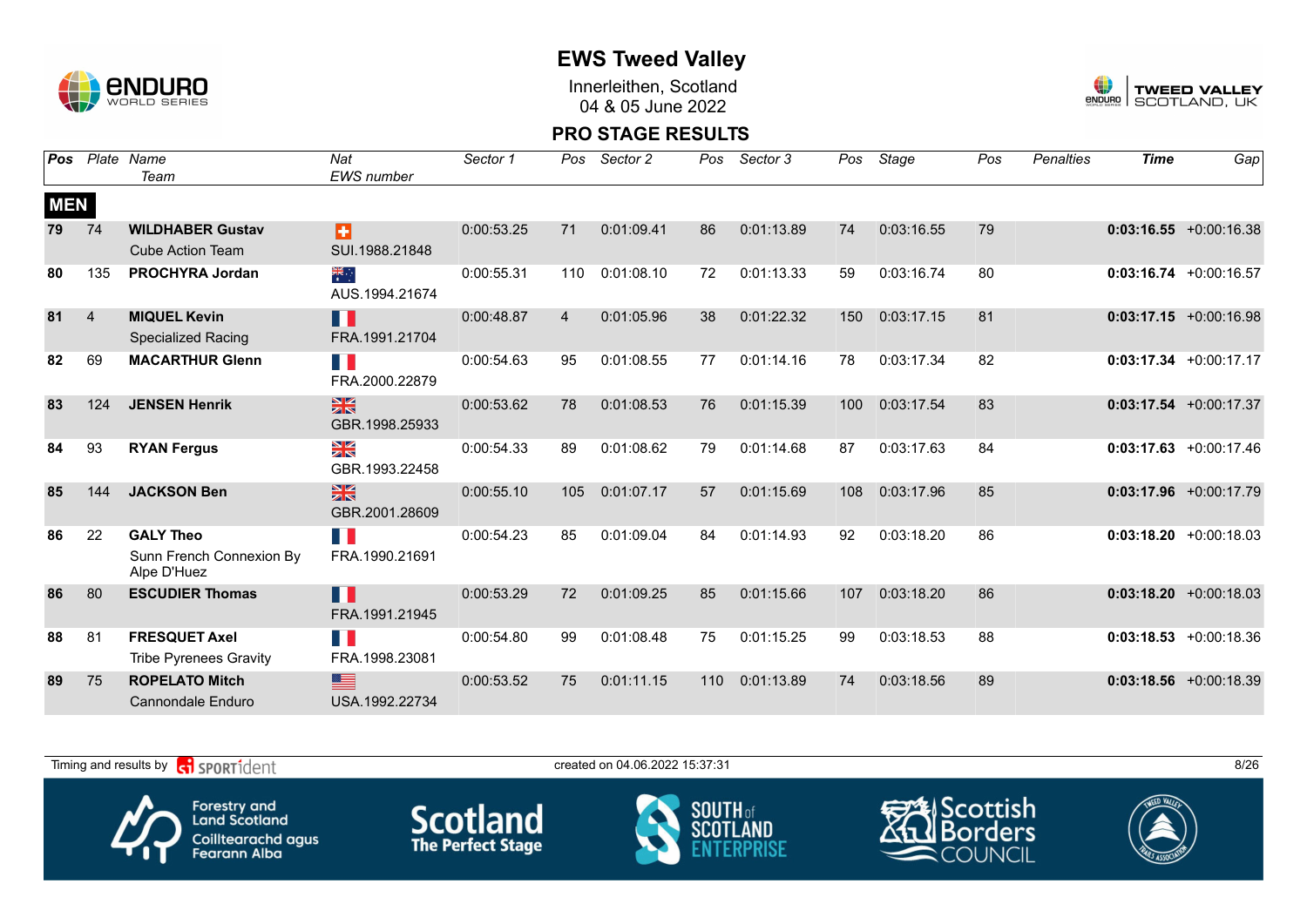

Innerleithen, Scotland 04 & 05 June 2022



| Pos        |     | Plate Name                                              | Nat                             | Sector 1   | Pos | Sector 2   | Pos | Sector 3   | Pos | Stage      | Pos | <b>Penalties</b> | <b>Time</b> | Gap                       |
|------------|-----|---------------------------------------------------------|---------------------------------|------------|-----|------------|-----|------------|-----|------------|-----|------------------|-------------|---------------------------|
|            |     | Team                                                    | <b>EWS</b> number               |            |     |            |     |            |     |            |     |                  |             |                           |
| <b>MEN</b> |     |                                                         |                                 |            |     |            |     |            |     |            |     |                  |             |                           |
| 90         | 161 | <b>JAMES Myles</b>                                      | ∑k<br>X<br>GBR.1995.35092       | 0:00:54.95 | 103 | 0:01:09.63 | 89  | 0:01:14.61 | 86  | 0:03:19.19 | 90  |                  |             | $0:03:19.19 + 0:00:19.02$ |
| 91         | 170 | <b>HAMILTON Connor</b>                                  | 米亭<br>NZL.1996.24882            | 0:00:54.78 | 98  | 0:01:10.97 | 104 | 0:01:13.73 | 70  | 0:03:19.48 | 91  |                  |             | $0:03:19.48$ +0:00:19.31  |
| 92         | 19  | <b>VENDEMMIA Mirco</b><br>Cannondale Enduro             | M.<br>ITA.1998.21871            | 0:00:53.81 | 83  | 0:01:11.30 | 113 | 0:01:14.70 | 88  | 0:03:19.81 | 92  |                  |             | $0:03:19.81$ +0:00:19.64  |
| 93         | 154 | <b>DONALDSON Gary</b>                                   | II.<br>IRL.1995.38688           | 0:00:54.32 | 87  | 0:01:10.68 | 98  | 0:01:15.09 | 97  | 0:03:20.09 | 93  |                  |             | $0:03:20.09$ +0:00:19.92  |
| 94         | 102 | <b>LANDMARK Ola Javold</b>                              | ╬<br>NOR.1999.25289             | 0:00:54.84 | 100 | 0:01:10.41 | 96  | 0:01:14.92 | 91  | 0:03:20.17 | 94  |                  |             | $0:03:20.17$ +0:00:20.00  |
| 95         | 130 | <b>HARRIS Bradley</b><br>Theory Racing p/b ProBikeKit   | 米心<br>NZL.2001.27637            | 0:00:54.72 | 96  | 0:01:09.88 | 90  | 0:01:15.63 | 105 | 0:03:20.23 | 95  |                  |             | $0:03:20.23$ +0:00:20.06  |
| 96         | 143 | <b>HURLEY Joshua</b>                                    | ≫<br>X<br>GBR.1995.27543        | 0:00:54.43 | 91  | 0:01:08.09 | 71  | 0:01:17.84 | 126 | 0:03:20.36 | 96  |                  |             | $0:03:20.36$ +0:00:20.19  |
| 97         | 164 | <b>HAMMOND Chubbie</b>                                  | $\frac{N}{N}$<br>GBR.1996.37418 | 0:00:53.17 | 69  | 0:01:12.81 | 130 | 0:01:14.42 | 85  | 0:03:20.40 | 97  |                  |             | $0:03:20.40 +0:00:20.23$  |
| 98         | 79  | <b>IENZER Emeric</b><br>Scott SR Suntour Enduro<br>Team | H<br>FRA.1999.31862             | 0:00:55.05 | 104 | 0:01:10.70 | 100 | 0:01:14.70 | 88  | 0:03:20.45 | 98  |                  |             | $0:03:20.45$ +0:00:20.28  |
| 99         | 156 | <b>BRATSCHI Tim</b>                                     | B<br>SUI.1988.23005             | 0:00:55.16 | 107 | 0:01:10.98 | 105 | 0:01:14.32 | 81  | 0:03:20.46 | 99  |                  |             | $0:03:20.46$ +0:00:20.29  |
| 100        | 117 | <b>BROWN Chris</b>                                      | IRL.1995.33325                  | 0:00:54.77 | 97  | 0:01:10.23 | 92  | 0:01:15.64 | 106 | 0:03:20.64 | 100 |                  |             | $0:03:20.64$ +0:00:20.47  |

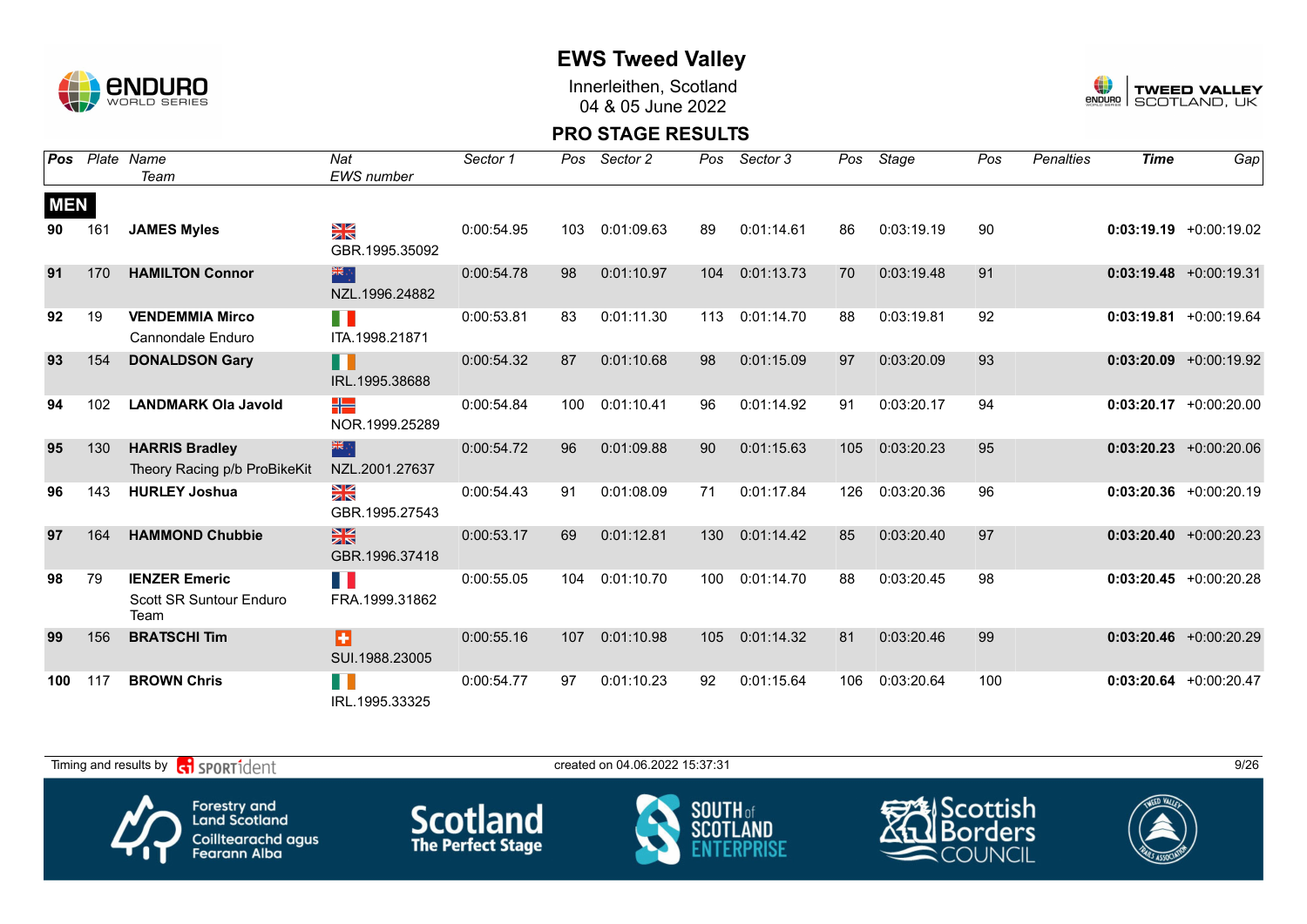

Innerleithen, Scotland 04 & 05 June 2022



#### **PRO STAGE RESULTS**

|            |     | Pos Plate Name<br>Team                                                            | Nat<br><b>EWS</b> number    | Sector 1                                    | Pos | Sector 2                       | Pos             | Sector 3        | Pos | Stage      | Pos                                            | <b>Penalties</b> | <b>Time</b> | Gap                      |
|------------|-----|-----------------------------------------------------------------------------------|-----------------------------|---------------------------------------------|-----|--------------------------------|-----------------|-----------------|-----|------------|------------------------------------------------|------------------|-------------|--------------------------|
| <b>MEN</b> |     |                                                                                   |                             |                                             |     |                                |                 |                 |     |            |                                                |                  |             |                          |
| 101        | 97  | <b>DE VOCHT Bart</b>                                                              | Ш<br>BEL.1992.23075         | 0:00:54.32                                  | 87  | 0:01:11.10                     | 109             | 0:01:15.54      | 102 | 0:03:20.96 | 101                                            |                  |             | $0:03:20.96$ +0:00:20.79 |
| 102        | 89  | <b>SEDLAK Max</b>                                                                 | ▆▆<br>USA.2000.22259        | 0:00:54.44                                  | 92  | 0:01:11.60                     | 116             | 0:01:15.08      | 96  | 0:03:21.12 | 102                                            |                  |             | $0:03:21.12$ +0:00:20.95 |
| 103        | 146 | <b>MORGAN Myles</b>                                                               | ▇<br>USA.2001.24399         | 0:00:55.40                                  | 112 | 0:01:10.27                     | 93              | 0:01:15.57      | 103 | 0:03:21.24 | 103                                            |                  |             | $0:03:21.24$ +0:00:21.07 |
| 104        | 155 | <b>CAVAYE Andrew</b>                                                              | ्हें<br>AUS.1996.24678      | 0:00:56.34                                  | 127 | 0:01:09.92                     | 91              | 0:01:15.02      | 94  | 0:03:21.28 | 104                                            |                  |             | $0:03:21.28$ +0:00:21.11 |
| 105        | 92  | <b>JANSER Robin</b><br>Swiss Enduro Team by Giant                                 | Ð<br>SUI.2000.25837         | 0:00:55.32                                  | 111 | 0:01:10.33                     | 94              | 0:01:16.21      | 113 | 0:03:21.86 | 105                                            |                  |             | $0:03:21.86$ +0:00:21.69 |
| 106        | 168 | <b>FABRE Enzo</b>                                                                 | H N<br>FRA.2001.35441       | 0:00:56.11                                  | 123 | 0:01:10.75                     | 101             | 0:01:15.05      | 95  | 0:03:21.91 | 106                                            |                  |             | $0:03:21.91$ +0:00:21.74 |
| 107        | 121 | <b>WOLFE Daniel</b><br>Polygon Factory Racing                                     | n<br>IRL.1988.22250         | 0:00:54.08                                  | 84  | 0:01:12.02                     | 122             | 0:01:16.08      | 110 | 0:03:22.18 | 107                                            |                  |             | $0:03:22.18$ +0:00:22.01 |
| 108        | 142 | <b>NEWELL Jake</b>                                                                | ्रें<br>र<br>AUS.1993.24612 | 0:00:56.93                                  | 131 | 0:01:10.55                     | 97              | 0:01:15.01      | 93  | 0:03:22.49 | 108                                            |                  |             | $0:03:22.49$ +0:00:22.32 |
| 109        | 72  | <b>HEBERT Ambroise</b>                                                            | H<br>FRA.1993.21934         | 0:00:54.48                                  | 93  | 0:01:11.65                     | 118             | 0:01:16.42      | 115 | 0:03:22.55 | 109                                            |                  |             | $0:03:22.55$ +0:00:22.38 |
| 110        | 147 | <b>HEINIGER Nils</b>                                                              | ÷, ak<br>NZL.1999.25218     | 0:00:55.50                                  | 114 | 0:01:11.15                     | 110             | 0:01:16.08      | 110 | 0:03:22.73 | 110                                            |                  |             | $0:03:22.73$ +0:00:22.56 |
| 111        | 112 | <b>OMDAL Oskar</b>                                                                | HS<br>NOR.2000.32277        | 0:00:55.21                                  | 109 | 0:01:11.54                     | 115             | 0:01:16.09      | 112 | 0:03:22.84 | 111                                            |                  |             | $0:03:22.84$ +0:00:22.67 |
| 112        | 151 | <b>LAMBERT Louis</b><br>Hotlines Nukeproof Racing                                 | F.<br>FRA.1999.37231        | 0:00:53.14                                  | 68  | 0:01:13.66                     | 136             | 0:01:16.05      | 109 | 0:03:22.85 | 112                                            |                  |             | $0:03:22.85$ +0:00:22.68 |
|            |     | Timing and results by <b>container that the SPORT1</b> dent                       |                             |                                             |     | created on 04.06.2022 15:37:31 |                 |                 |     |            |                                                |                  |             | 10/26                    |
|            |     | Forestry and<br><b>Land Scotland</b><br>Coilltearachd agus<br><b>Fearann Alba</b> |                             | <b>Scotland</b><br><b>The Perfect Stage</b> |     |                                | <b>SOUTH of</b> | <b>SCOTLAND</b> |     |            | 芝山Scottish<br><b>Borders</b><br><b>COUNCIL</b> |                  |             |                          |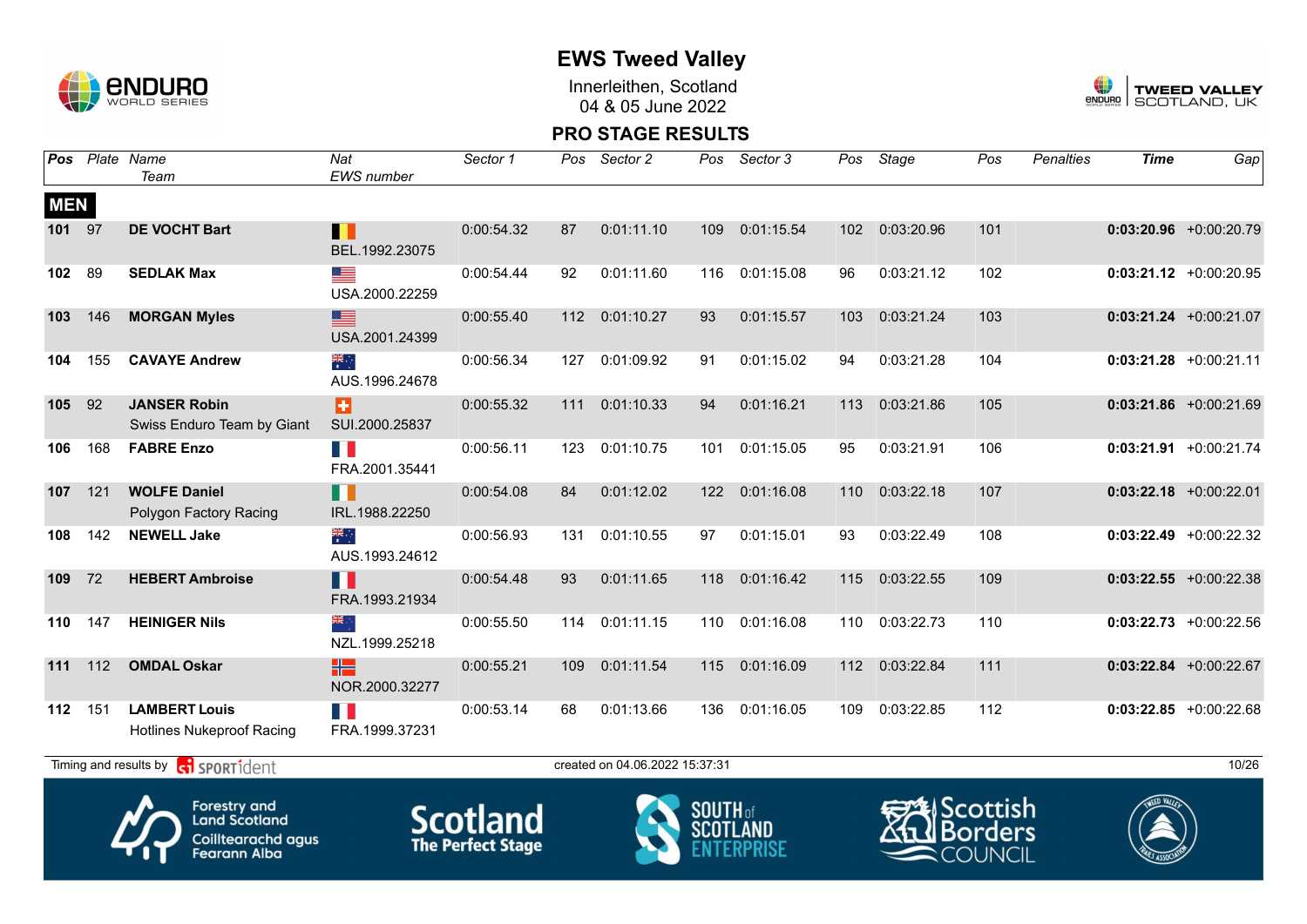

Innerleithen, Scotland 04 & 05 June 2022



#### **PRO STAGE RESULTS**

|            |         | <b>Pos</b> Plate Name<br>Team                             | Nat<br><b>EWS</b> number         | Sector 1   |     | Pos Sector 2                   |                                   | Pos Sector 3   |     | Pos Stage      | Pos | <b>Penalties</b> | <b>Time</b> | Gap                       |
|------------|---------|-----------------------------------------------------------|----------------------------------|------------|-----|--------------------------------|-----------------------------------|----------------|-----|----------------|-----|------------------|-------------|---------------------------|
| <b>MEN</b> | 113 159 | <b>RYAN Cameron</b>                                       | 米<br>AUS.1995.23609              | 0:00:56.73 |     | 130 0:01:10.98                 |                                   | 105 0:01:15.62 |     | 104 0:03:23.33 | 113 |                  |             | $0:03:23.33 + 0:00:23.16$ |
|            | 114 119 | <b>SHIRLEY James</b>                                      | XK<br>GBR.1989.22351             | 0:00:55.10 |     | 105 0:01:11.08                 | 108                               | 0:01:17.49     |     | 123 0:03:23.67 | 114 |                  |             | $0:03:23.67$ +0:00:23.50  |
|            | 115 114 | <b>DEMUYLDER Jonas</b>                                    | Ш<br>BEL.1997.25196              | 0:00:56.28 |     | 124 0:01:11.02                 | 107                               | 0:01:16.52     |     | 116 0:03:23.82 | 115 |                  |             | $0:03:23.82 + 0:00:23.65$ |
|            | 116 169 | <b>GULLAND Morgan</b>                                     | XK<br>GBR.1995.37228             | 0:00:55.40 |     | 112 0:01:12.21                 | 125                               | 0:01:16.29     |     | 114 0:03:23.90 | 116 |                  |             | $0:03:23.90 +0:00:23.73$  |
| 117 263    |         | <b>ROSSI Saben</b>                                        | ▆<br>USA.1985.23371              | 0:00:54.92 |     | 102 0:01:12.06                 | 123                               | 0:01:17.15     | 121 | 0:03:24.13     | 117 |                  |             | $0:03:24.13 + 0:00:23.96$ |
| 118        | 107     | <b>COULTHARD Aidan</b>                                    | ≥K<br>GBR.1996.33292             | 0:00:54.91 |     | 101  0:01:10.69                | 99                                | 0:01:18.57     |     | 135 0:03:24.17 | 118 |                  |             | $0:03:24.17$ +0:00:24.00  |
| 119 83     |         | <b>RONZON Erwin</b>                                       | $\blacksquare$<br>ITA.1997.21868 | 0:00:55.93 |     | 119 0:01:10.80                 | 102 <sub>2</sub>                  | 0:01:17.89     |     | 127 0:03:24.62 | 119 |                  |             | $0:03:24.62$ +0:00:24.45  |
| 120        | 148     | <b>ENNIS Ross</b>                                         | IRL.2001.25954                   | 0:00:58.69 | 145 | 0:01:10.93                     | 103                               | 0:01:15.13     | 98  | 0:03:24.75     | 120 |                  |             | $0:03:24.75$ +0:00:24.58  |
| 120        | 140     | <b>WALSH Sam</b>                                          | 糕<br>AUS.2000.24527              | 0:00:56.00 |     | 121 0:01:11.29                 |                                   | 112 0:01:17.46 |     | 122 0:03:24.75 | 120 |                  |             | $0:03:24.75$ +0:00:24.58  |
| 122        | 82      | <b>ARNAUD Quentin</b>                                     | n a<br>FRA.1994.22628            | 0:00:53.72 | 81  | 0:01:12.88                     | 131                               | 0:01:18.22     |     | 131 0:03:24.82 | 122 |                  |             | $0:03:24.82 + 0:00:24.65$ |
| 123 133    |         | <b>KAHN David</b>                                         | ▇<br>USA.2000.23224              | 0:00:56.47 |     | 128 0:01:11.87                 | 121                               | 0:01:17.06     |     | 120 0:03:25.40 | 123 |                  |             | $0:03:25.40 +0:00:25.23$  |
| 124        | 110     | <b>MOYNIHAN Liam</b>                                      | N<br>X<br>GBR.1991.21835         | 0:00:55.20 | 108 | 0:01:11.62                     | 117                               | 0:01:18.63     |     | 136 0:03:25.45 | 124 |                  |             | $0:03:25.45 + 0:00:25.28$ |
|            |         | Timing and results by <b>contains and the SPORT1</b> dent |                                  |            |     | created on 04.06.2022 15:37:31 |                                   |                |     |                |     |                  |             | 11/26                     |
|            |         | All Paulons and                                           |                                  |            |     |                                | $\sum_{i=1}^{n}$ $\sum_{i=1}^{n}$ |                |     | $\frac{1}{2}$  |     |                  | WEED VALLEY |                           |



Forestry and<br>Land Scotland Coilltearachd agus<br>Fearann Alba **Scotland**<br>The Perfect Stage





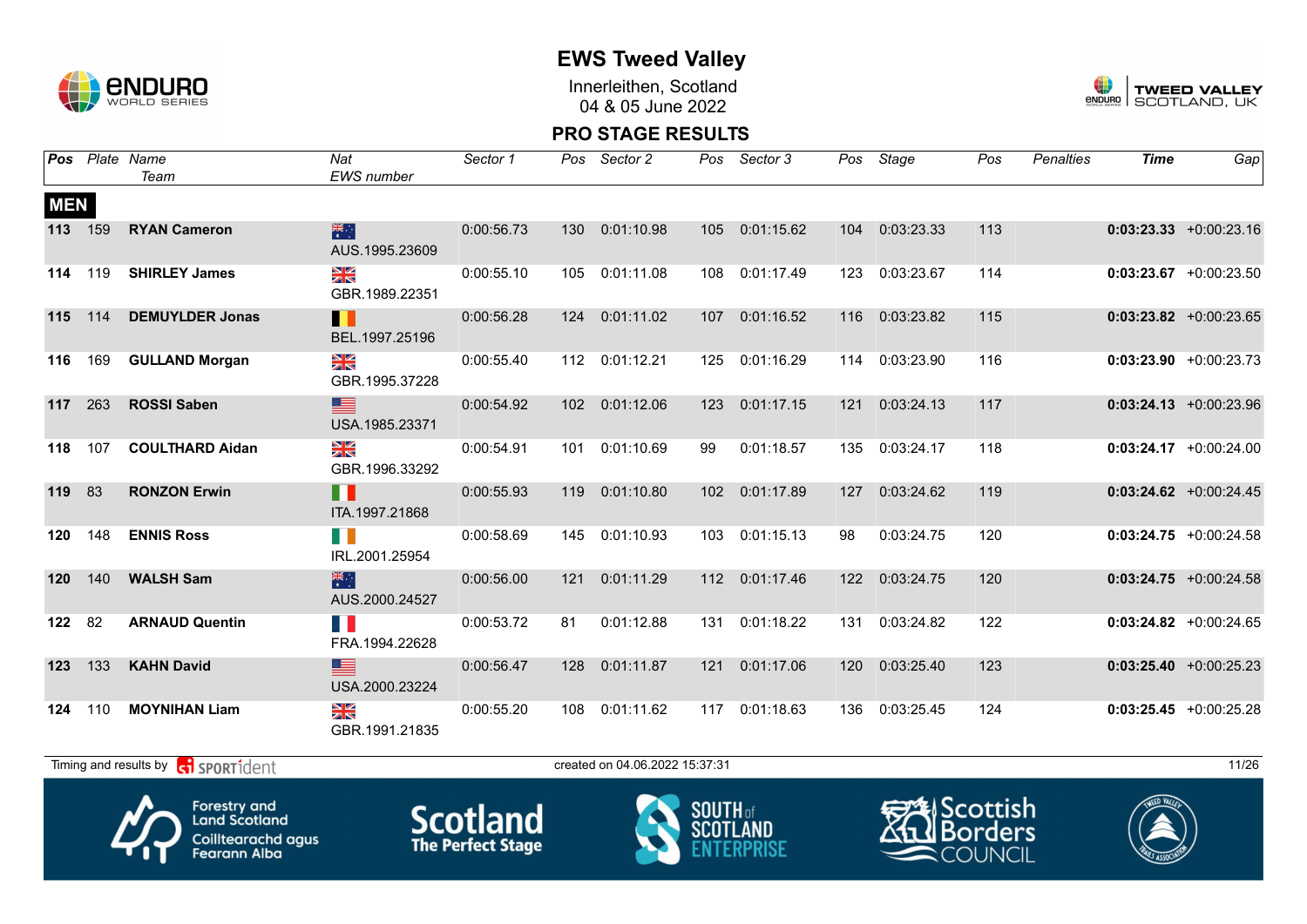

Innerleithen, Scotland 04 & 05 June 2022



#### **PRO STAGE RESULTS**

|            |     | Pos Plate Name<br>Team                               | Nat<br><b>EWS</b> number            | Sector 1    | Pos | Sector 2                       | Pos             | Sector 3       | Pos | Stage                   | Pos | Penalties | <b>Time</b> | Gap                       |
|------------|-----|------------------------------------------------------|-------------------------------------|-------------|-----|--------------------------------|-----------------|----------------|-----|-------------------------|-----|-----------|-------------|---------------------------|
| <b>MEN</b> |     |                                                      |                                     |             |     |                                |                 |                |     |                         |     |           |             |                           |
| 125 111    |     | <b>SCHWENK Robert</b>                                | GER.1994.23041                      | 0:00:55.95  | 120 | 0:01:11.72                     | 120             | 0:01:18.05     | 129 | 0:03:25.72              | 125 |           |             | $0:03:25.72$ +0:00:25.55  |
| 126        | 126 | <b>BARICH Leopold</b><br><b>RDN Racing</b>           | GER.1998.22342                      | 0:00:57.25  | 133 | 0:01:12.60                     | 129             | 0:01:16.70     |     | 117 0:03:26.55          | 126 |           |             | $0:03:26.55$ +0:00:26.38  |
| 127        | 122 | <b>LOEFFLER Christian</b>                            | GER.1993.23169                      | 0:00:56.08  |     | 122 0:01:12.30                 | 126             | 0:01:18.50     | 133 | 0:03:26.88              | 127 |           |             | $0:03:26.88$ +0:00:26.71  |
| 128        | 115 | <b>LUPATO Denny</b>                                  | H.<br>ITA.1992.22852                | 0:00:55.73  |     | 115 0:01:12.40                 | 127             | 0:01:18.88     | 138 | 0:03:27.01              | 128 |           |             | $0:03:27.01$ +0:00:26.84  |
| 129        | 132 | <b>BERRY Matthew</b>                                 | 器心<br>NZL.2000.23138                | 0:00:56.72  | 129 | 0:01:12.43                     | 128             | 0:01:17.92     | 128 | 0:03:27.07              | 129 |           |             | $0:03:27.07$ +0:00:26.90  |
| 130        | 103 | <b>DERKUM Christian</b><br>RAAW // Levelnine Gravity | GER.1991.23043                      | 0:00:57.42  | 134 | 0:01:13.35                     | 134             | 0:01:16.71     | 118 | 0:03:27.48              | 130 |           |             | $0:03:27.48$ +0:00:27.31  |
| 131        | 98  | <b>SWANBECK Daniel</b>                               | 22<br>SWE.1990.32435                | 0:01:01.52  | 151 | 0:01:11.48                     | 114             | 0:01:15.40     | 101 | 0:03:28.40              | 131 |           |             | $0:03:28.40 +0:00:28.23$  |
| 132        | 128 | <b>BAILLIF Florent</b>                               | ÷<br>SUI.1998.32580                 | 0:00:58.60  |     | 142 0:01:12.97                 |                 | 132 0:01:16.93 |     | 119 0:03:28.50          | 132 |           |             | $0:03:28.50 + 0:00:28.33$ |
| 133        | 158 | <b>MAGGS David</b>                                   | 業<br>AUS.1996.23408                 | 0:00:57.50  | 136 | 0:01:13.71                     | 137             | 0:01:17.55     | 125 | 0:03:28.76              | 133 |           |             | $0:03:28.76$ +0:00:28.59  |
| 134        | 134 | <b>WALCH Lucas</b>                                   | NZL.1996.23524                      | 0:00:55.83  |     | 116 0:01:14.67                 | 140             | 0:01:18.50     | 133 | 0:03:29.00              | 134 |           |             | $0:03:29.00 + 0:00:28.83$ |
| 135        | 136 | <b>NICHOLSON Titus</b>                               | ▆▆<br>USA.2000.35168                | 0:00:55.91  | 118 | 0:01:14.87                     | 142             | 0:01:18.24     | 132 | 0:03:29.02              | 135 |           |             | $0:03:29.02$ +0:00:28.85  |
| 136        | 95  | <b>TOOKE Jacob</b>                                   | <b>Participal</b><br>CAN.1999.22078 | 0:00:55.85  |     | 117 0:01:10.33                 | 94              | 0:01:22.89     |     | 151 0:03:29.07          | 136 |           |             | $0:03:29.07$ +0:00:28.90  |
|            |     | Timing and results by contrident                     |                                     |             |     | created on 04.06.2022 15:37:31 |                 |                |     |                         |     |           |             | 12/26                     |
|            |     | $\boldsymbol{P}$<br><b>Forestry and</b>              |                                     | $C$ cotland |     |                                | <b>SOUTH</b> of |                |     | <del>≌</del> ≸lScottish |     |           |             |                           |



**Land Scotland** Coilltearachd agus<br>Fearann Alba







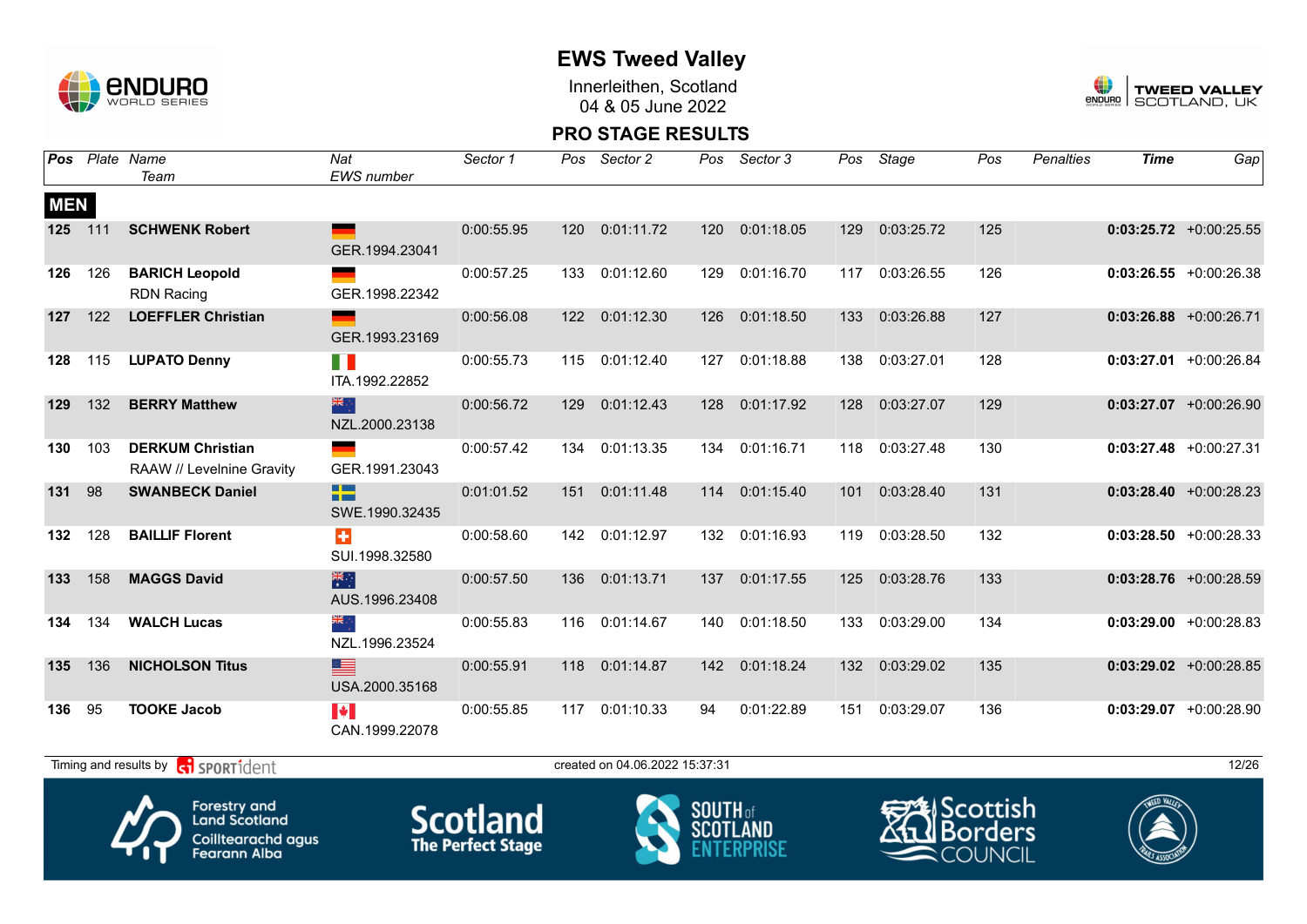

Innerleithen, Scotland 04 & 05 June 2022



|            |     | <b>Pos</b> Plate Name<br>Team                                                            | Nat<br>EWS number             | Sector 1                                    | Pos | Sector 2                       | Pos                      | Sector 3   | Pos | Stage      | Pos                                                                     | Penalties | <b>Time</b> | Gap                       |
|------------|-----|------------------------------------------------------------------------------------------|-------------------------------|---------------------------------------------|-----|--------------------------------|--------------------------|------------|-----|------------|-------------------------------------------------------------------------|-----------|-------------|---------------------------|
| <b>MEN</b> |     |                                                                                          |                               |                                             |     |                                |                          |            |     |            |                                                                         |           |             |                           |
| 137        | 157 | <b>OLSEN Eric</b>                                                                        | $\equiv$<br>USA.1999.25103    | 0:00:57.18                                  | 132 | 0:01:14.65                     | 139                      | 0:01:17.54 | 124 | 0:03:29.37 | 137                                                                     |           |             | $0:03:29.37$ +0:00:29.20  |
| 138        | 153 | <b>ADAMI Maxim</b>                                                                       | CZE.2001.22512                | 0:00:57.85                                  | 138 | 0:01:12.09                     | 124                      | 0:01:19.79 | 141 | 0:03:29.73 | 138                                                                     |           |             | $0:03:29.73$ +0:00:29.56  |
| 139        | 116 | <b>VOTH Laurin</b><br>Propain Factory Enduro                                             | GER.2000.25451                | 0:00:56.30                                  | 125 | 0:01:15.83                     | 148                      | 0:01:18.19 | 130 | 0:03:30.32 | 139                                                                     |           |             | $0:03:30.32$ +0:00:30.15  |
| 140        | 100 | <b>MIHALKOVITS Peter</b>                                                                 | ÷.<br>AUT.1993.23608          | 0:00:58.10                                  | 139 | 0:01:13.36                     | 135                      | 0:01:20.07 | 142 | 0:03:31.53 | 140                                                                     |           |             | $0:03:31.53 + 0:00:31.36$ |
| 141        | 152 | <b>SACCON Matteo</b><br><b>Abetone FullOut Gravity</b>                                   | H<br>ITA.2000.21866           | 0:00:57.45                                  | 135 | 0:01:15.36                     | 145                      | 0:01:20.18 | 144 | 0:03:32.99 | 141                                                                     |           |             | $0:03:32.99$ +0:00:32.82  |
| 142        | 167 | <b>CASAL VALLS Guillem</b>                                                               | 事<br>AND.1995.22127           | 0:00:58.88                                  | 147 | 0:01:15.67                     | 146                      | 0:01:18.82 | 137 | 0:03:33.37 | 142                                                                     |           |             | $0:03:33.37$ +0:00:33.20  |
| 143        | 173 | <b>BROWNLIE Sam</b>                                                                      | 米<br>AUS.1992.25324           | 0:00:58.62                                  | 144 | 0:01:15.12                     | 143                      | 0:01:19.75 | 140 | 0:03:33.49 | 143                                                                     |           |             | $0:03:33.49 + 0:00:33.32$ |
| 144        | 175 | <b>JONSSON Sharjah</b>                                                                   | $\geqslant$<br>RSA.1999.22749 | 0:00:58.51                                  | 141 | 0:01:15.72                     | 147                      | 0:01:19.43 | 139 | 0:03:33.66 | 144                                                                     |           |             | $0:03:33.66 + 0:00:33.49$ |
| 145        | 165 | <b>VAN ROY Nicolas</b>                                                                   | H<br>BEL.1994.35747           | 0:00:57.60                                  | 137 | 0:01:15.92                     | 150                      | 0:01:20.40 | 148 | 0:03:33.92 | 145                                                                     |           |             | $0:03:33.92 +0:00:33.75$  |
| 146        | 162 | <b>IRWIN Ben</b>                                                                         | ≫≪<br>GBR.1994.37610          | 0:00:58.60                                  | 142 | 0:01:15.35                     | 144                      | 0:01:20.07 | 142 | 0:03:34.02 | 146                                                                     |           |             | $0:03:34.02$ +0:00:33.85  |
| 147        | 104 | <b>DIEU Antonio</b>                                                                      | H<br>FRA.1989.26701           | 0:00:58.10                                  | 139 | 0:01:16.70                     | 152                      | 0:01:20.29 | 146 | 0:03:35.09 | 148                                                                     |           |             | $0:03:35.09$ +0:00:34.92  |
| 148        | 174 | <b>WOLOSZYN Aidan</b>                                                                    | ▓▆<br>USA.2001.33100          | 0:00:58.70                                  | 146 | 0:01:16.63                     | 151                      | 0:01:20.19 | 145 | 0:03:35.52 | 149                                                                     |           |             | $0:03:35.52 + 0:00:35.35$ |
|            |     | Timing and results by conservation                                                       |                               |                                             |     | created on 04.06.2022 15:37:31 |                          |            |     |            |                                                                         |           |             | 13/26                     |
|            |     | <b>Forestry and</b><br><b>Land Scotland</b><br>Coilltearachd agus<br><b>Fearann Alba</b> |                               | <b>Scotland</b><br><b>The Perfect Stage</b> |     |                                | <b>SOUTH</b> of<br>SCOTL |            |     |            | <del>S</del> AlScottish<br><b>ill</b> Borders<br>$\blacksquare$ COUNCIL |           |             |                           |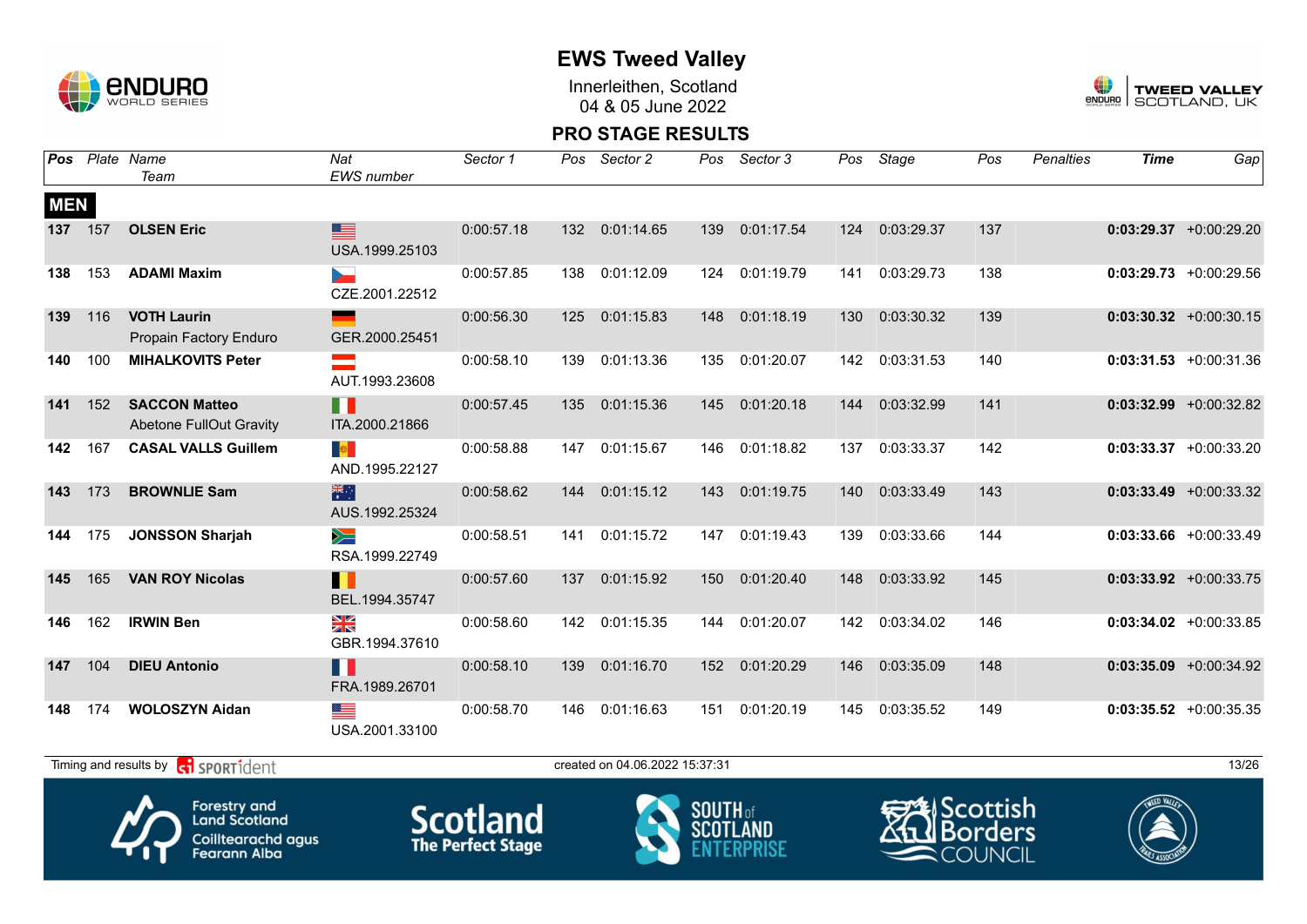

Innerleithen, Scotland 04 & 05 June 2022



#### **PRO STAGE RESULTS**

|              | <b>Pos</b> Plate | Name<br>Team             | Nat<br><b>EWS</b> number                          | Sector 1   | Pos            | Sector 2   | Pos     | Sector 3   | Pos            | Stage      | Pos | <b>Penalties</b> | <b>Time</b> | Gap                       |
|--------------|------------------|--------------------------|---------------------------------------------------|------------|----------------|------------|---------|------------|----------------|------------|-----|------------------|-------------|---------------------------|
| <b>MEN</b>   |                  |                          |                                                   |            |                |            |         |            |                |            |     |                  |             |                           |
| 149          | 5                | <b>BORGES Jose</b>       | $\bullet$                                         | 0:01:18.03 | 153            | 0:01:05.97 | 39      | 0:01:12.61 | 43             | 0:03:36.61 | 150 |                  |             | $0:03:36.61 + 0:00:36.44$ |
|              |                  | Canyon Collective        | POR.1990.21669                                    |            |                |            |         |            |                |            |     |                  |             |                           |
| 150          | 91               | <b>LUPATO Alex</b>       | FI I<br>ITA.1989.22851                            | 0:01:00.46 | 150            | 0:01:15.89 | 149     | 0:01:22.04 | 149            | 0:03:38.39 | 151 |                  |             | $0:03:38.39$ +0:00:38.22  |
| 151          | 109              | <b>OPPLIGER Timothee</b> | Ð<br>SUI.1992.21701                               | 0:01:00.06 | 149            | 0:01:14.14 | 138     | 0:01:29.88 | 153            | 0:03:44.08 | 152 |                  |             | $0:03:44.08$ +0:00:43.91  |
| 152          | 172              | <b>BARTON Oliver</b>     | NK<br>ZK<br>GBR.1990.33513                        | 0:01:04.40 | 152            | 0:01:26.00 | 153     | 0:01:28.82 | 152            | 0:03:59.22 | 153 |                  |             | $0:03:59.22 +0:00:59.05$  |
| 153          | 166              | <b>GONDOUIN Antoine</b>  | H<br>FRA.1997.27800                               | 0:00:59.30 | 148            | 0:01:14.68 | 141     | 0:01:20.38 | 147            | 0:03:34.36 | 147 | 0:01:00.00       |             | $0:04:34.36 + 0:01:34.19$ |
| 154          | 71               | <b>MYSIK Milan</b>       | b.<br>CZE.1993.22051                              | 0:01:36.13 | 154            | 0:14:44.68 | 154     | 0:01:38.57 | 154            | 0:17:59.38 | 154 |                  |             | $0:17:59.38$ +0:14:59.21  |
|              |                  | MEN   Master 35+         |                                                   |            |                |            |         |            |                |            |     |                  |             |                           |
|              | 286              | <b>AUSTERMUHLE lan</b>   | $\frac{N}{N}$<br>GBR.1980.21590                   | 0:00:55.59 | 6              | 0:01:08.26 | $\perp$ | 0:01:15.62 | $\overline{2}$ | 0:03:19.47 | 1   |                  | 0:03:19.47  |                           |
| $\mathbf{2}$ | 273              | <b>FORREST Gary</b>      | N<br>X<br>GBR.1986.52315                          | 0:00:55.38 | 4              | 0:01:09.22 | 2       | 0:01:15.91 | 3              | 0:03:20.51 | 2   |                  |             | $0:03:20.51$ +0:00:01.04  |
| $\mathbf{3}$ | 288              | <b>WEIDEMANN Mads</b>    | Æ<br>DEN.1982.33629                               | 0:00:53.85 | $\overline{2}$ | 0:01:10.71 | 3       | 0:01:16.31 | $\overline{4}$ | 0:03:20.87 | 3   |                  |             | $0:03:20.87$ +0:00:01.40  |
| 4            | 270              | <b>HUGHES James</b>      | $\frac{\mathbf{N}}{\mathbf{N}}$<br>GBR.1979.25577 | 0:00:55.40 | 5              | 0:01:11.10 | 4       | 0:01:15.43 | $\perp$        | 0:03:21.93 | 4   |                  |             | $0:03:21.93$ +0:00:02.46  |
| 5            | 285              | <b>ROBINSON Sean</b>     | $\frac{N}{N}$<br>GBR.1983.22012                   | 0:00:53.68 | $\perp$        | 0:01:11.85 | 6       | 0:01:18.23 | 8              | 0:03:23.76 | 5   |                  |             | $0:03:23.76$ +0:00:04.29  |
|              |                  |                          |                                                   |            |                |            |         |            |                |            |     |                  |             |                           |

Timing and results by  $\overline{c_1}$  SPORT1 $\overline{d}$  enter the created on 04.06.2022 15:37:31 14/26



Forestry and<br>Land Scotland Coilltearachd agus<br>Fearann Alba







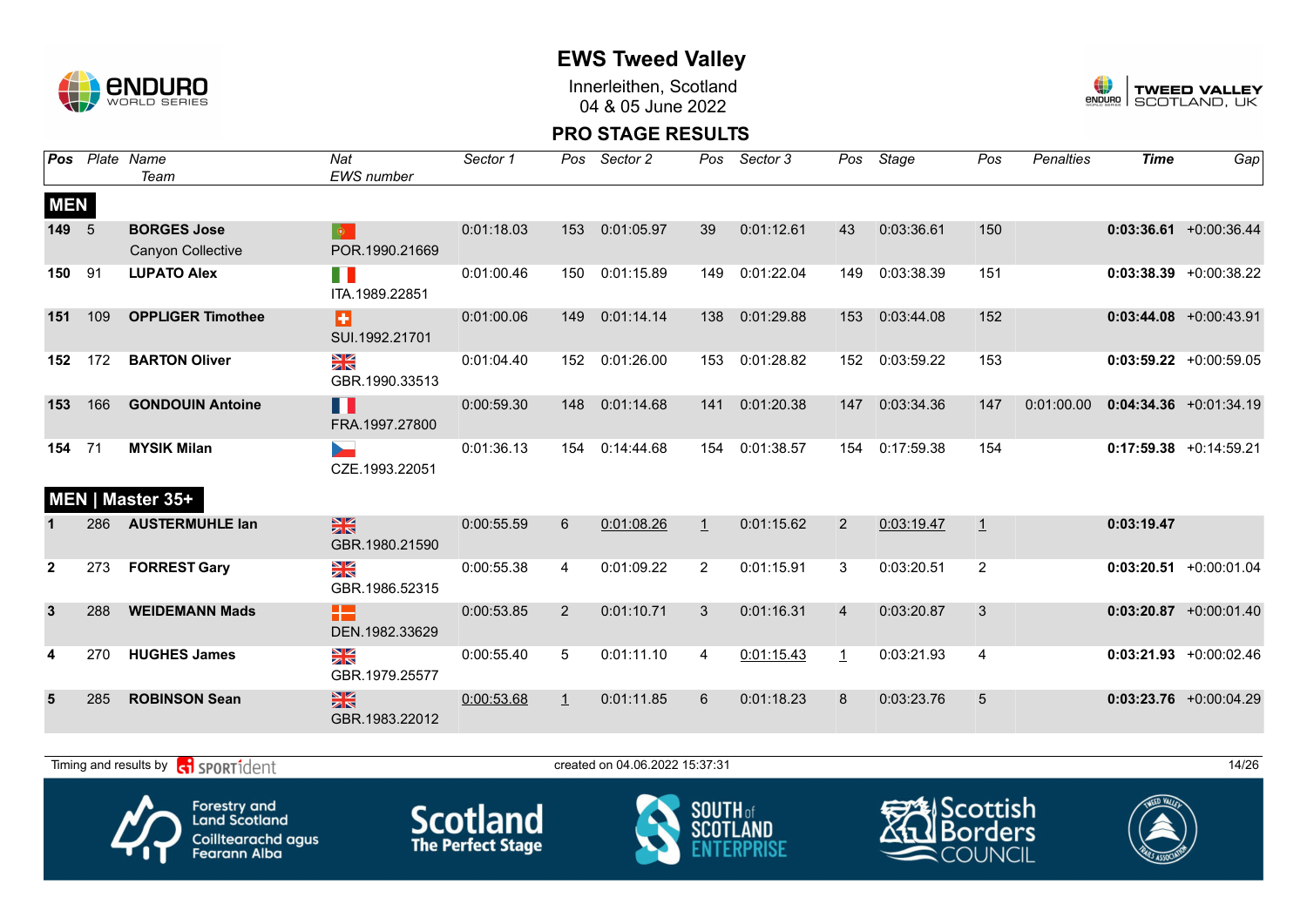

Innerleithen, Scotland 04 & 05 June 2022



#### **PRO STAGE RESULTS**

| <b>Pos</b>     |     | Plate Name<br>Team                                 | Nat<br>EWS number                                 | Sector 1   | Pos         | Sector 2                       | Pos            | Sector 3   | Pos            | Stage                                 | Pos            | Penalties | <b>Time</b> | Gap                       |
|----------------|-----|----------------------------------------------------|---------------------------------------------------|------------|-------------|--------------------------------|----------------|------------|----------------|---------------------------------------|----------------|-----------|-------------|---------------------------|
|                |     | MEN   Master 35+                                   |                                                   |            |             |                                |                |            |                |                                       |                |           |             |                           |
|                | 290 | <b>BROOKES Martyn</b>                              | $\frac{\mathbf{N}}{\mathbf{N}}$<br>GBR.1987.23008 | 0:00:55.85 | 8           | 0:01:12.20                     | $\overline{7}$ | 0:01:16.34 | 5              | 0:03:24.39                            | 6              |           |             | $0:03:24.39 +0:00:04.92$  |
| $\overline{7}$ | 287 | <b>FARRER Dan</b>                                  | $\frac{N}{N}$<br>GBR.1982.25481                   | 0:00:55.03 | 3           | 0:01:11.80                     | 5              | 0:01:17.68 | $\overline{7}$ | 0:03:24.51                            | $\overline{7}$ |           |             | $0:03:24.51$ +0:00:05.04  |
| 8              | 292 | <b>AMOUR Karim</b><br><b>BH Enduro Racing Team</b> | H<br>FRA.1975.21696                               | 0:00:57.85 | 11          | 0:01:13.03                     | 8              | 0:01:16.93 | 6              | 0:03:27.81                            | 8              |           |             | $0:03:27.81$ +0:00:08.34  |
| 9              | 284 | <b>WRIGHT Mat</b>                                  | $\frac{N}{N}$<br>GBR.1980.35435                   | 0:00:55.59 | $6^{\circ}$ | 0:01:13.63                     | 9              | 0:01:18.71 | 9              | 0:03:27.93                            | 9              |           |             | $0:03:27.93$ +0:00:08.46  |
| 10             | 274 | <b>JOHNSEN Espen</b>                               | ╬═<br>NOR.1980.22840                              | 0:00:56.89 | 9           | 0:01:14.34                     | 10             | 0:01:19.63 | 10             | 0:03:30.86                            | 10             |           |             | $0:03:30.86$ +0:00:11.39  |
| 11             | 266 | <b>LAUDER Bradley</b>                              | 米宁<br>NZL.1985.27531                              | 0:00:57.10 | 10          | 0:01:14.77                     | 11             | 0:01:20.37 | 11             | 0:03:32.24                            | 11             |           |             | $0:03:32.24$ +0:00:12.77  |
| 12             | 289 | <b>SCOTT Darren</b>                                | $\frac{\sum x}{\sum x}$<br>GBR.1971.22334         | 0:00:59.07 | 13          | 0:01:15.43                     | 12             | 0:01:21.35 | 13             | 0:03:35.85                            | 12             |           |             | $0:03:35.85 + 0:00:16.38$ |
| 13             | 300 | <b>CARREZ Cedric</b><br>Lapierre Zipp Collective   | Ш<br>FRA.1978.23588                               | 0:01:00.30 | 16          | 0:01:18.53                     | 18             | 0:01:20.50 | 12             | 0:03:39.33                            | 13             |           |             | $0:03:39.33$ +0:00:19.86  |
| 14             | 282 | <b>LITTLE Liam</b>                                 | $\frac{N}{N}$<br>GBR.1985.21621                   | 0:01:00.40 | 17          | 0:01:16.98                     | 14             | 0:01:22.62 | 14             | 0:03:40.00                            | 14             |           |             | $0:03:40.00$ +0:00:20.53  |
| 15             | 265 | <b>STEWART Neil</b>                                | $\frac{N}{N}$<br>GBR.1984.36919                   | 0:01:00.77 | 18          | 0:01:16.48                     | 13             | 0:01:24.17 | 19             | 0:03:41.42                            | 15             |           |             | $0:03:41.42 +0:00:21.95$  |
| 16             | 283 | <b>BRIEN Glyn O</b>                                | H N<br>IRL.1977.22983                             | 0:01:00.15 | 15          | 0:01:18.23                     | 16             | 0:01:23.12 | 15             | 0:03:41.50                            | 16             |           |             | $0:03:41.50$ +0:00:22.03  |
| 17             | 272 | <b>MORO Thomas</b>                                 | $\frac{N}{N}$<br>GBR.1985.37891                   | 0:00:58.33 | 12          | 0:01:18.35                     | 17             | 0:01:25.83 | 22             | 0:03:42.51                            | 17             |           |             | $0:03:42.51$ +0:00:23.04  |
|                |     | Timing and results by <b>contract</b> sport ident  |                                                   |            |             | created on 04.06.2022 15:37:31 |                |            |                |                                       |                |           |             | 15/26                     |
|                |     | <b>Enrestry and</b>                                |                                                   |            |             |                                | <b>COUTH</b>   |            |                | $r = \sqrt{k}$ $C_{\text{non-trich}}$ |                |           | WEED VALLEY |                           |



**Land Scotland** Coilltearachd agus<br>Fearann Alba







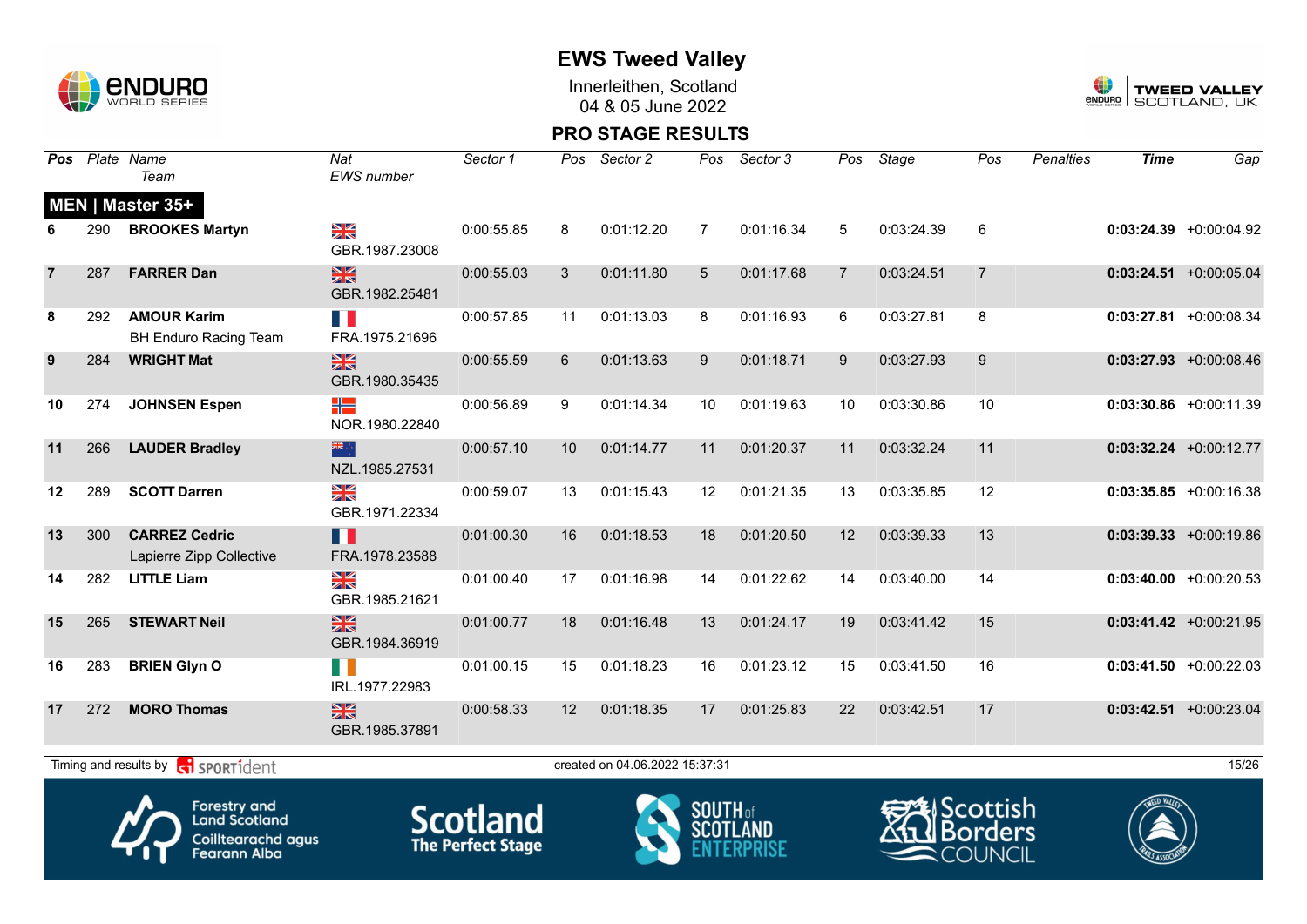

Innerleithen, Scotland 04 & 05 June 2022



| Pos |     | Plate Name                                                | Nat                                               | Sector 1   | Pos | Sector 2   | Pos | Sector 3   | Pos | Stage      | Pos | Penalties | <b>Time</b> | Gap                       |
|-----|-----|-----------------------------------------------------------|---------------------------------------------------|------------|-----|------------|-----|------------|-----|------------|-----|-----------|-------------|---------------------------|
|     |     | Team                                                      | EWS number                                        |            |     |            |     |            |     |            |     |           |             |                           |
|     |     | <b>MEN   Master 35+</b>                                   |                                                   |            |     |            |     |            |     |            |     |           |             |                           |
| 18  | 264 | <b>LOCHHEAD Andrew</b>                                    | $\frac{\mathbf{N}}{\mathbf{N}}$<br>GBR.1984.25456 | 0:01:00.08 | 14  | 0:01:18.63 | 19  | 0:01:23.82 | 18  | 0:03:42.53 | 18  |           |             | $0:03:42.53$ +0:00:23.06  |
| 19  | 281 | <b>CIZINSKY Milan</b>                                     | ►<br>CZE.1974.22018                               | 0:01:02.08 | 20  | 0:01:17.79 | 15  | 0:01:23.58 | 17  | 0:03:43.45 | 19  |           |             | $0:03:43.45 +0:00:23.98$  |
| 20  | 278 | <b>BERNARD Guillaume</b>                                  | n p<br>FRA.1983.22861                             | 0:01:02.11 | 21  | 0:01:20.22 | 22  | 0:01:23.35 | 16  | 0:03:45.68 | 20  |           |             | $0:03:45.68$ +0:00:26.21  |
| 21  | 280 | <b>WARD Joe</b>                                           | H I<br>IRL.1971.22541                             | 0:01:04.26 | 25  | 0:01:18.91 | 20  | 0:01:24.37 | 20  | 0:03:47.54 | 21  |           |             | $0:03:47.54$ +0:00:28.07  |
| 22  | 268 | <b>LAWWILL Joe</b>                                        | ▆▆<br>USA.1970.24749                              | 0:01:03.15 | 23  | 0:01:19.68 | 21  | 0:01:25.10 | 21  | 0:03:47.93 | 22  |           |             | $0:03:47.93 + 0:00:28.46$ |
| 23  | 271 | <b>MCNEIL John</b>                                        | 黑<br>GBR.1969.21394                               | 0:01:02.63 | 22  | 0:01:21.47 | 23  | 0:01:26.76 | 25  | 0:03:50.86 | 23  |           |             | $0:03:50.86$ +0:00:31.39  |
| 24  | 267 | <b>BLACKMORE Chris</b>                                    | $\frac{\mathbf{N}}{\mathbf{N}}$<br>GBR.1975.35374 | 0:01:06.90 | 30  | 0:01:21.63 | 24  | 0:01:26.06 | 23  | 0:03:54.59 | 24  |           |             | $0:03:54.59 + 0:00:35.12$ |
| 25  | 279 | <b>CALVEZ Mathieu</b><br><b>Hotlines Nukeproof Racing</b> | H<br>FRA.1986.22152                               | 0:01:05.30 | 28  | 0:01:23.08 | 27  | 0:01:26.25 | 24  | 0:03:54.63 | 25  |           |             | $0:03:54.63 + 0:00:35.16$ |
| 26  | 276 | <b>KARB Ingo</b>                                          | ٠<br>GER.1973.27505                               | 0:01:04.36 | 27  | 0:01:23.77 | 28  | 0:01:27.01 | 26  | 0:03:55.14 | 26  |           |             | $0:03:55.14 + 0:00:35.67$ |
| 27  | 260 | <b>EICHINGER Christoph</b>                                | GER.1980.39926                                    | 0:01:04.33 | 26  | 0:01:22.10 | 25  | 0:01:30.27 | 29  | 0:03:56.70 | 27  |           |             | $0:03:56.70 + 0:00:37.23$ |
| 28  | 262 | <b>NABLO Brooks</b>                                       | ▀▀<br>USA.1983.40195                              | 0:01:03.15 | 23  | 0:01:26.18 | 31  | 0:01:27.54 | 27  | 0:03:56.87 | 28  |           |             | $0:03:56.87$ +0:00:37.40  |

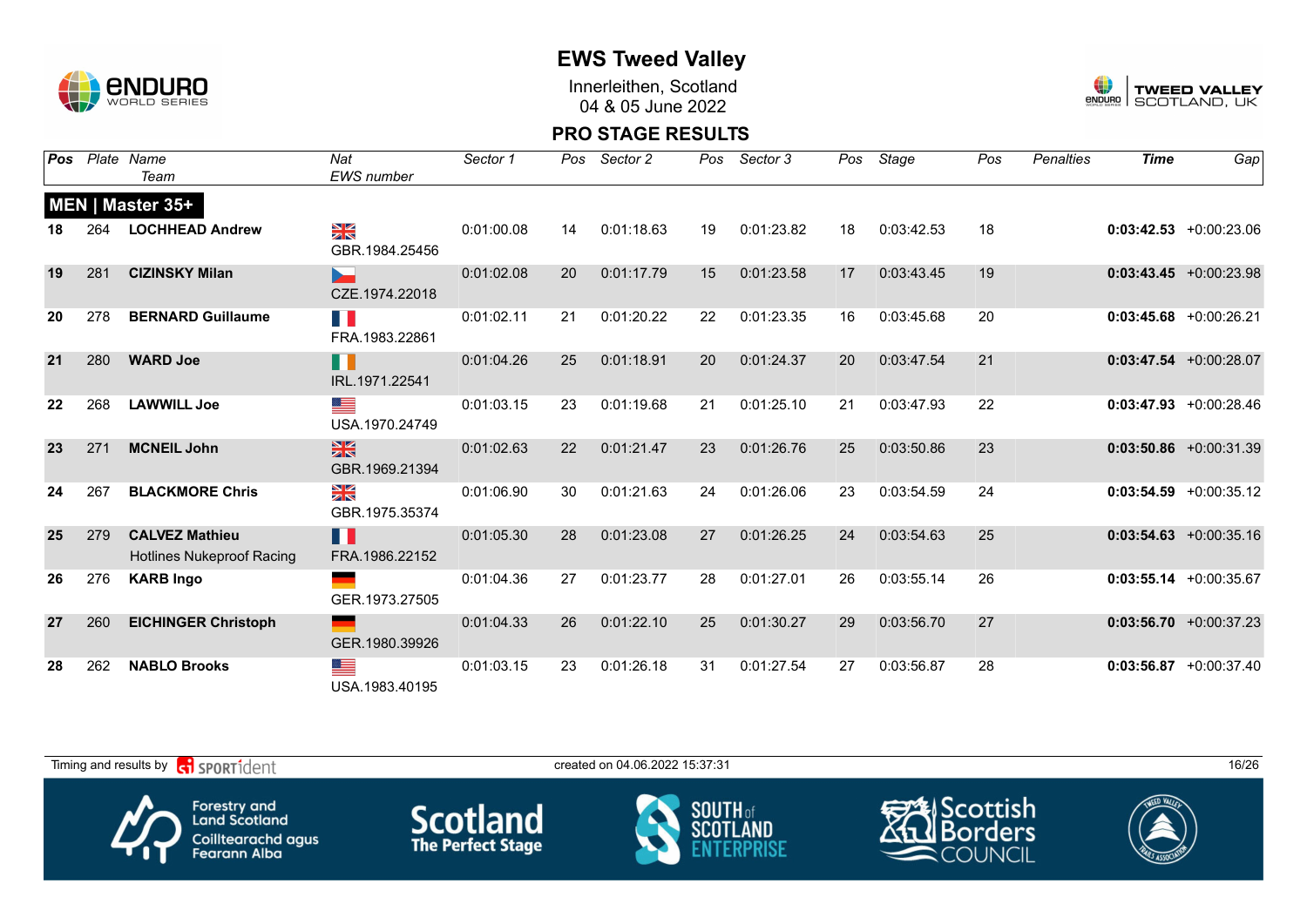

Innerleithen, Scotland 04 & 05 June 2022



| Pos          |     | Plate Name<br>Team                                                                | Nat<br>EWS number               | Sector 1                                    | Pos            | Sector 2                       | Pos             | Sector 3   | Pos     | Stage                  | Pos                                     | <b>Penalties</b> | <b>Time</b> | Gap                       |
|--------------|-----|-----------------------------------------------------------------------------------|---------------------------------|---------------------------------------------|----------------|--------------------------------|-----------------|------------|---------|------------------------|-----------------------------------------|------------------|-------------|---------------------------|
|              |     | MEN   Master 35+                                                                  |                                 |                                             |                |                                |                 |            |         |                        |                                         |                  |             |                           |
| 29           | 259 | <b>BERG FRIDTJOFSSON</b><br>Helgi                                                 | H                               | 0:01:01.76                                  | 19             | 0:01:22.59                     | 26              | 0:01:33.10 | 31      | 0:03:57.45             | 29                                      |                  |             | $0:03:57.45 + 0:00:37.98$ |
|              |     |                                                                                   | ISL.1979.26131                  |                                             |                |                                |                 |            |         |                        |                                         |                  |             |                           |
| 30           | 261 | <b>ALCISTO Patrick</b>                                                            | ▀▀<br>USA.1981.38277            | 0:01:06.92                                  | 31             | 0:01:25.48                     | 30              | 0:01:30.70 | 30      | 0:04:03.10             | 30                                      |                  |             | $0:04:03.10 + 0:00:43.63$ |
| 31           | 275 | <b>PAJMA Martin</b>                                                               | -<br>CZE.1977.22282             | 0:01:07.82                                  | 33             | 0:01:26.63                     | 32              | 0:01:30.19 | 28      | 0:04:04.64             | 31                                      |                  |             | $0:04:04.64$ +0:00:45.17  |
| 32           | 269 | <b>JONES Sion</b>                                                                 | $\frac{N}{N}$<br>GBR.1976.23430 | 0:01:06.32                                  | 29             | 0:01:24.25                     | 29              | 0:01:36.87 | 33      | 0:04:07.44             | 32                                      |                  |             | $0:04:07.44 +0:00:47.97$  |
| 33           | 258 | <b>GRUBER Markus</b>                                                              | AUT.1984.22503                  | 0:01:10.95                                  | 35             | 0:01:26.64                     | 33              | 0:01:36.86 | 32      | 0:04:14.45             | 33                                      |                  |             | $0:04:14.45 + 0:00:54.98$ |
| 34           | 257 | <b>CALAM Jeff</b>                                                                 | $\frac{N}{N}$<br>GBR.1978.22741 | 0:01:10.53                                  | 34             | 0:01:31.92                     | 36              | 0:01:39.87 | 34      | 0:04:22.32             | 34                                      |                  |             | $0:04:22.32$ +0:01:02.85  |
| 35           | 277 | <b>DAUMAS Eric</b>                                                                | Ш<br>FRA.1968.22075             | 0:01:07.66                                  | 32             | 0:01:27.47                     | 34              | 0:01:48.30 | 36      | 0:04:23.43             | 35                                      |                  |             | $0:04:23.43 +0:01:03.96$  |
| 36           | 256 | <b>HUGHES David</b>                                                               | H<br>IRL.1971.21814             | 0:01:11.22                                  | 36             | 0:01:30.85                     | 35              | 0:01:41.52 | 35      | 0:04:23.59             | 36                                      |                  |             | $0:04:23.59$ +0:01:04.12  |
|              |     | MEN   Under 21                                                                    |                                 |                                             |                |                                |                 |            |         |                        |                                         |                  |             |                           |
|              | 255 | <b>MEIER-SMITH Luke</b><br>Propain Factory Enduro                                 | 米<br>AUS.2002.25147             | 0:00:49.89                                  | $\perp$        | 0:01:02.86                     | $\overline{1}$  | 0:01:09.14 | $\perp$ | 0:03:01.89             | 1                                       |                  | 0:03:01.89  |                           |
| $\mathbf{2}$ | 244 | <b>MEIER SMITH Remy</b><br>Propain Factory Enduro                                 | ▓<br>AUS.2004.40508             | 0:00:51.27                                  | $\overline{7}$ | 0:01:05.41                     | 4               | 0:01:11.66 | 3       | 0:03:08.34             | 2                                       |                  |             | $0:03:08.34$ +0:00:06.45  |
| 3            | 241 | <b>BRODIE William</b>                                                             | $\frac{N}{N}$<br>GBR.2004.37689 | 0:00:52.45                                  | 10             | 0:01:04.18                     | 3               | 0:01:11.89 | 4       | 0:03:08.52             | 3                                       |                  |             | $0:03:08.52$ +0:00:06.63  |
|              |     | Timing and results by <b>contract</b> sport ident                                 |                                 |                                             |                | created on 04.06.2022 15:37:31 |                 |            |         |                        |                                         |                  |             | 17/26                     |
|              |     | Forestry and<br><b>Land Scotland</b><br>Coilltearachd agus<br><b>Fearann Alba</b> |                                 | <b>Scotland</b><br><b>The Perfect Stage</b> |                |                                | <b>SOUTH</b> of |            |         | $\blacksquare$ COUNCIL | <b>2</b> l Scottish<br><b>I</b> Borders |                  |             |                           |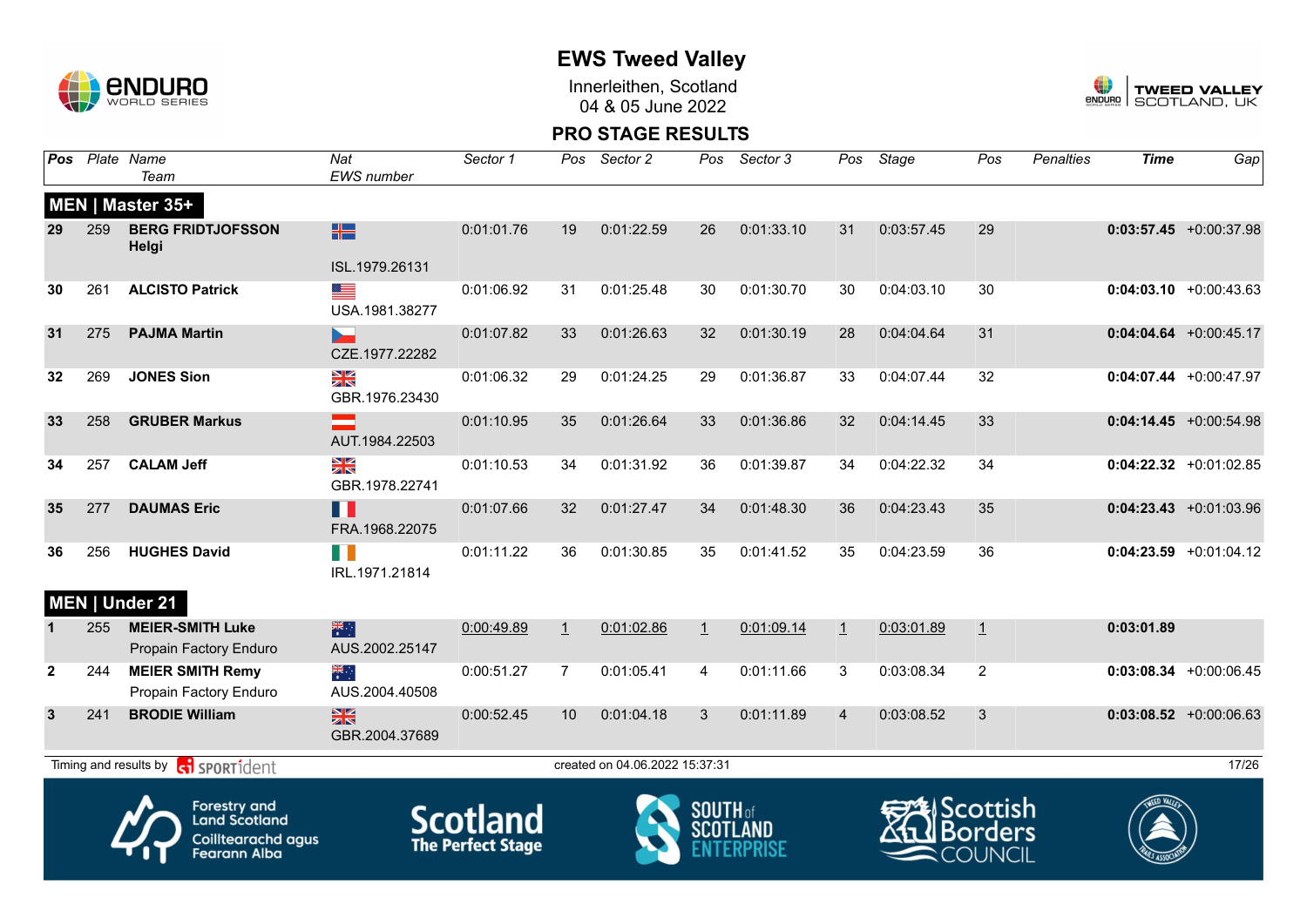

Innerleithen, Scotland 04 & 05 June 2022



| Pos            |     | Plate Name<br>Team                                                                       | Nat<br><b>EWS</b> number        | Sector 1                                    | Pos          | Sector 2                       | Pos             | Sector 3   | Pos            | Stage                                                       | Pos             | <b>Penalties</b> | <b>Time</b> | Gap                       |
|----------------|-----|------------------------------------------------------------------------------------------|---------------------------------|---------------------------------------------|--------------|--------------------------------|-----------------|------------|----------------|-------------------------------------------------------------|-----------------|------------------|-------------|---------------------------|
|                |     | MEN   Under 21                                                                           |                                 |                                             |              |                                |                 |            |                |                                                             |                 |                  |             |                           |
|                | 226 | <b>GILCHRIST Ryan</b>                                                                    | $\frac{1}{2}$<br>AUS.2002.36859 | 0:00:51.01                                  | 4            | 0:01:07.02                     | 7               | 0:01:10.78 | $\overline{2}$ | 0:03:08.81                                                  | $\overline{4}$  |                  |             | $0:03:08.81$ +0:00:06.92  |
| 5              | 242 | <b>SHERLOCK Seth</b>                                                                     | M<br>CAN.2002.40432             | 0:00:50.85                                  | $\mathbf{3}$ | 0:01:03.43                     | 2               | 0:01:16.62 | 28             | 0:03:10.90                                                  | $5\overline{)}$ |                  |             | $0:03:10.90 + 0:00:09.01$ |
| 6              | 238 | <b>SCHEELE William</b>                                                                   | ╬<br>NOR.2003.33415             | 0:00:51.07                                  | 6            | 0:01:06.75                     | 6               | 0:01:13.15 | $\overline{7}$ | 0:03:10.97                                                  | 6               |                  |             | $0:03:10.97$ +0:00:09.08  |
| $\overline{7}$ | 246 | <b>RANDELL Jayden</b>                                                                    | $\frac{N}{N}$<br>GBR.2003.27895 | 0:00:50.67                                  | 2            | 0:01:07.16                     | 8               | 0:01:14.57 | 14             | 0:03:12.40                                                  | $\overline{7}$  |                  |             | $0:03:12.40 +0:00:10.51$  |
| 8              | 220 | <b>BROWN Lewis</b>                                                                       | XK<br>X<br>GBR.2002.37821       | 0:00:53.12                                  | 17           | 0:01:06.73                     | 5               | 0:01:12.64 | 5              | 0:03:12.49                                                  | 8               |                  |             | $0:03:12.49$ +0:00:10.60  |
| 9              | 250 | <b>HANCOCK Emmett</b>                                                                    | M<br>CAN.2002.37051             | 0:00:52.66                                  | 13           | 0:01:08.57                     | 12              | 0:01:13.80 | 10             | 0:03:15.03                                                  | 9               |                  |             | $0:03:15.03$ +0:00:13.14  |
| 10             | 252 | <b>PIERCY Jack</b><br><b>Commencal Les Orres Team</b>                                    | ≫<br>X<br>GBR.2004.36927        | 0:00:52.94                                  | 16           | 0:01:09.15                     | 16              | 0:01:13.06 | 6              | 0:03:15.15                                                  | 10              |                  |             | $0:03:15.15 + 0:00:13.26$ |
| 11             | 234 | <b>LESQUIR Tom</b><br><b>Hotlines Nukeproof Racing</b>                                   | H<br>FRA.2003.36215             | 0:00:52.63                                  | 12           | 0:01:09.93                     | 19              | 0:01:13.44 | 9              | 0:03:16.00                                                  | 11              |                  |             | $0:03:16.00 + 0:00:14.11$ |
| $12 \,$        | 223 | <b>HARROP Zack</b>                                                                       | ≥k<br>GBR.2003.30354            | 0:00:52.66                                  | 13           | 0:01:08.77                     | 14              | 0:01:14.59 | 15             | 0:03:16.02                                                  | 12              |                  |             | $0:03:16.02 +0:00:14.13$  |
| 13             | 216 | <b>JOHNSTON Guy</b>                                                                      | 米心<br>NZL.2003.50550            | 0:00:53.22                                  | 18           | 0:01:09.41                     | 17              | 0:01:14.33 | 12             | 0:03:16.96                                                  | 13              |                  |             | $0:03:16.96$ +0:00:15.07  |
| 14             | 219 | <b>FAIRBROTHER Matthew</b>                                                               | ्रें≋<br>NZL.2004.35439         | 0:00:52.72                                  | 15           | 0:01:08.72                     | 13              | 0:01:15.64 | 22             | 0:03:17.08                                                  | 14              |                  |             | $0:03:17.08$ +0:00:15.19  |
| 15             | 222 | <b>WHITE Ronan</b>                                                                       | X<br>GBR.2002.36972             | 0:00:54.77                                  | 24           | 0:01:07.46                     | 9               | 0:01:15.21 | 17             | 0:03:17.44                                                  | 15              |                  |             | $0:03:17.44 + 0:00:15.55$ |
|                |     | Timing and results by <b>c</b> oper ident                                                |                                 |                                             |              | created on 04.06.2022 15:37:31 |                 |            |                |                                                             |                 |                  |             | 18/26                     |
|                |     | <b>Forestry and</b><br><b>Land Scotland</b><br>Coilltearachd agus<br><b>Fearann Alba</b> |                                 | <b>Scotland</b><br><b>The Perfect Stage</b> |              |                                | <b>SOUTH</b> of |            |                | च्≉lScottish<br><b>WE</b> Borders<br>$\blacksquare$ COUNCIL |                 |                  |             |                           |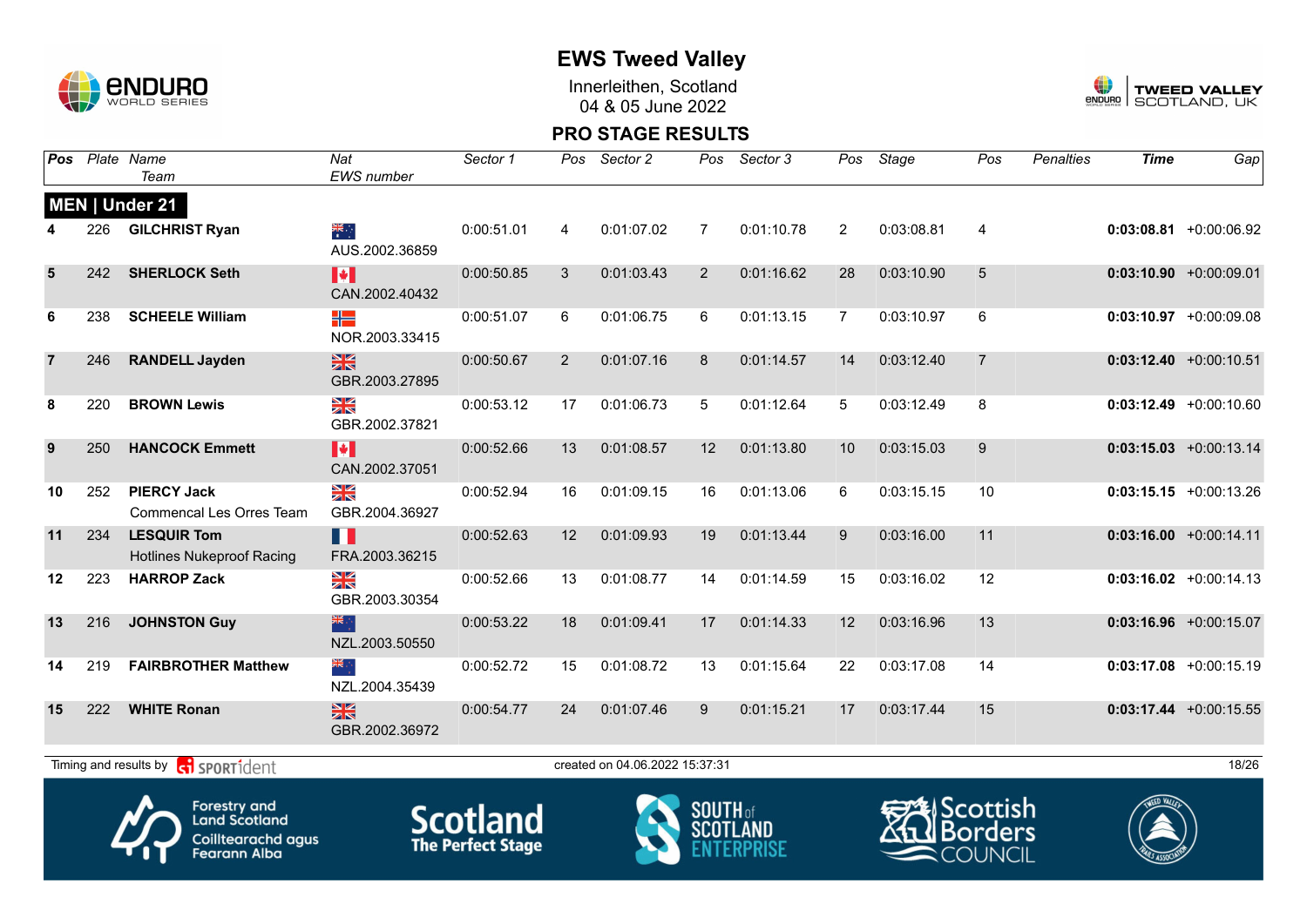

Innerleithen, Scotland 04 & 05 June 2022



| Pos |     | Plate Name<br>Team                                                                | Nat<br><b>EWS</b> number                  | Sector 1                                    | Pos | Sector 2                       | Pos                      | Sector 3   | Pos | Stage                   | Pos                                        | <b>Penalties</b> | <b>Time</b> | $\overline{Gap}$          |
|-----|-----|-----------------------------------------------------------------------------------|-------------------------------------------|---------------------------------------------|-----|--------------------------------|--------------------------|------------|-----|-------------------------|--------------------------------------------|------------------|-------------|---------------------------|
|     |     | MEN   Under 21                                                                    |                                           |                                             |     |                                |                          |            |     |                         |                                            |                  |             |                           |
| 16  | 225 | <b>CREWTHER Matt</b>                                                              | ≥K<br>GBR.2002.31956                      | 0:00:52.23                                  | 9   | 0:01:09.62                     | 18                       | 0:01:15.64 | 22  | 0:03:17.49              | 16                                         |                  |             | $0:03:17.49$ +0:00:15.60  |
| 17  | 233 | <b>PEREZ Enzo</b><br><b>Tribe Pyrenees Gravity</b>                                | H H<br>FRA.2004.38362                     | 0:00:56.15                                  | 31  | 0:01:08.38                     | 11                       | 0:01:13.41 | 8   | 0:03:17.94              | 17                                         |                  |             | $0:03:17.94 +0:00:16.05$  |
| 18  | 232 | <b>KAUX Marin</b><br><b>Tribe Pyrenees Gravity</b>                                | H<br>FRA.2002.30383                       | 0:00:54.68                                  | 22  | 0:01:10.97                     | 25                       | 0:01:14.03 | 11  | 0:03:19.68              | 18                                         |                  |             | $0:03:19.68$ +0:00:17.79  |
| 19  | 249 | <b>VERNHET Axel</b>                                                               | Ш<br>FRA.2002.34183                       | 0:00:54.08                                  | 19  | 0:01:10.05                     | 21                       | 0:01:15.57 | 20  | 0:03:19.70              | 19                                         |                  |             | $0:03:19.70 +0:00:17.81$  |
| 20  | 251 | <b>BERTINI Lisandru</b><br>Lapierre Zipp Collective                               | n N<br>FRA.2004.36198                     | 0:00:54.27                                  | 20  | 0:01:10.65                     | 24                       | 0:01:15.38 | 19  | 0:03:20.30              | 20                                         |                  |             | $0:03:20.30 + 0:00:18.41$ |
| 21  | 235 | <b>HEINE Geraud</b>                                                               | Ш<br>BEL.2004.25833                       | 0:00:54.83                                  | 25  | 0:01:10.32                     | 23                       | 0:01:15.18 | 16  | 0:03:20.33              | 21                                         |                  |             | $0:03:20.33 + 0:00:18.44$ |
| 22  | 243 | <b>REIS Nuno</b>                                                                  | $ \Phi\rangle$<br>POR.2003.36760          | 0:00:56.08                                  | 30  | 0:01:09.97                     | 20                       | 0:01:15.31 | 18  | 0:03:21.36              | 22                                         |                  |             | $0:03:21.36$ +0:00:19.47  |
| 23  | 215 | <b>WAYMAN Alex</b>                                                                | 米亭<br>NZL.2004.35117                      | 0:00:56.45                                  | 33  | 0:01:11.31                     | 27                       | 0:01:15.62 | 21  | 0:03:23.38              | 23                                         |                  |             | $0:03:23.38$ +0:00:21.49  |
| 24  | 236 | <b>FOURCADE Luca</b><br><b>Tribe Pyrenees Gravity</b>                             | H.<br>FRA.2003.35944                      | 0:00:56.30                                  | 32  | 0:01:11.28                     | 26                       | 0:01:16.17 | 26  | 0:03:23.75              | 24                                         |                  |             | $0:03:23.75$ +0:00:21.86  |
| 25  | 217 | <b>HUTMAN Omer</b>                                                                | $\overline{\mathbf{v}}$<br>ISR.2004.40015 | 0:00:54.75                                  | 23  | 0:01:13.21                     | 30                       | 0:01:16.08 | 25  | 0:03:24.04              | 25                                         |                  |             | $0:03:24.04$ +0:00:22.15  |
| 26  | 227 | <b>ESCHLER Lasse</b>                                                              | GER.2005.37539                            | 0:00:55.78                                  | 28  | 0:01:12.82                     | 28                       | 0:01:16.61 | 27  | 0:03:25.21              | 26                                         |                  |             | $0:03:25.21 + 0:00:23.32$ |
| 27  | 231 | <b>FUCHS Peter</b>                                                                | GER.2002.33379                            | 0:00:55.61                                  | 26  | 0:01:14.14                     | 35                       | 0:01:17.66 | 33  | 0:03:27.41              | 27                                         |                  |             | $0:03:27.41 + 0:00:25.52$ |
|     |     | Timing and results by <b>ci SPORT1</b> dent                                       |                                           |                                             |     | created on 04.06.2022 15:37:31 |                          |            |     |                         |                                            |                  |             | 19/26                     |
|     |     | Forestry and<br><b>Land Scotland</b><br>Coilltearachd agus<br><b>Fearann Alba</b> |                                           | <b>Scotland</b><br><b>The Perfect Stage</b> |     |                                | <b>SOUTH</b> of<br>SCOTL |            |     | <del>∋</del> ≸IScottish | <b>I</b> Borders<br>$\blacksquare$ COUNCIL |                  |             |                           |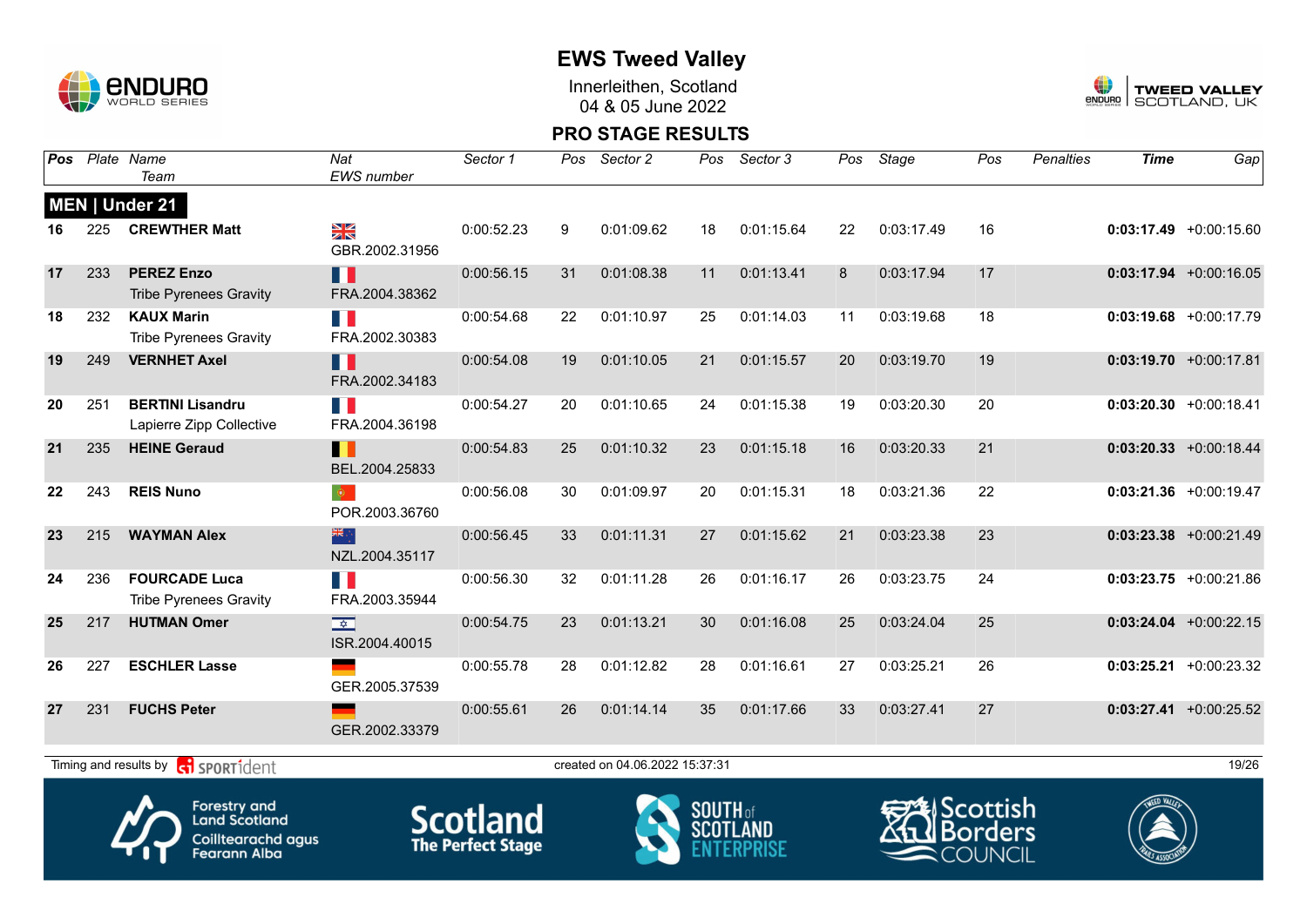

Innerleithen, Scotland 04 & 05 June 2022



#### **PRO STAGE RESULTS**

| Pos |     | Plate Name<br>Team                                                                       | Nat<br>EWS number                       | Sector 1                                    | Pos | Sector 2                       | Pos             | Sector 3        | Pos | Stage                                         | Pos            | <b>Penalties</b> | <b>Time</b> | Gap                       |
|-----|-----|------------------------------------------------------------------------------------------|-----------------------------------------|---------------------------------------------|-----|--------------------------------|-----------------|-----------------|-----|-----------------------------------------------|----------------|------------------|-------------|---------------------------|
|     |     | MEN   Under 21                                                                           |                                         |                                             |     |                                |                 |                 |     |                                               |                |                  |             |                           |
| 28  | 221 | <b>CLEMENT Liam</b>                                                                      | NK<br>Ak<br>GBR.2004.37661              | 0:01:01.96                                  | 44  | 0:01:08.84                     | 15              | 0:01:17.19      | 29  | 0:03:27.99                                    | 28             |                  |             | $0:03:27.99 +0:00:26.10$  |
| 29  | 228 | <b>BUENGEN Lars Henrik</b><br>Swiss Enduro Team by Giant                                 | Ð<br>SUI.2005.27225                     | 0:00:57.01                                  | 34  | 0:01:14.00                     | 34              | 0:01:17.27      | 30  | 0:03:28.28                                    | 29             |                  |             | $0:03:28.28$ +0:00:26.39  |
| 30  | 210 | <b>JONSON Noa</b>                                                                        | 42<br>SWE.2003.37674                    | 0:00:55.73                                  | 27  | 0:01:14.95                     | 37              | 0:01:17.87      | 34  | 0:03:28.55                                    | 30             |                  |             | $0:03:28.55 + 0:00:26.66$ |
| 31  | 230 | <b>GOWEIL Jonas</b><br><b>Cube Action Team</b>                                           | AUT.2002.36734                          | 0:00:57.38                                  | 37  | 0:01:12.89                     | 29              | 0:01:18.42      | 35  | 0:03:28.69                                    | 31             |                  |             | $0:03:28.69$ +0:00:26.80  |
| 32  | 224 | <b>WILSON Ben</b>                                                                        | H<br>IRL.2002.36239                     | 0:00:54.40                                  | 21  | 0:01:17.50                     | 41              | 0:01:17.57      | 32  | 0:03:29.47                                    | 32             |                  |             | $0:03:29.47$ +0:00:27.58  |
| 33  | 213 | <b>WICKLUND Jackson</b>                                                                  | ▆<br>USA.2005.39414                     | 0:00:59.81                                  | 41  | 0:01:13.80                     | 31              | 0:01:15.95      | 24  | 0:03:29.56                                    | 33             |                  |             | $0:03:29.56$ +0:00:27.67  |
| 34  | 218 | <b>SHPANOF Elad</b>                                                                      | $\frac{1}{\sqrt{2}}$<br>ISR.2005.40398  | 0:00:55.99                                  | 29  | 0:01:15.33                     | 39              | 0:01:18.68      | 36  | 0:03:30.00                                    | 34             |                  |             | $0:03:30.00 + 0:00:28.11$ |
| 35  | 248 | <b>HELLY Johnathan</b>                                                                   | $\blacktriangleright$<br>CAN.2003.27147 | 0:00:52.05                                  | 8   | 0:01:10.18                     | 22              | 0:01:28.17      | 43  | 0:03:30.40                                    | 35             |                  |             | $0:03:30.40 +0:00:28.51$  |
| 36  | 212 | <b>FORBES Lachie</b>                                                                     | ▓<br>AUS.2003.36655                     | 0:00:58.95                                  | 39  | 0:01:13.98                     | 33              | 0:01:17.51      | 31  | 0:03:30.44                                    | 36             |                  |             | $0:03:30.44 + 0:00:28.55$ |
| 37  | 229 | <b>SCHLEICHER Valentin</b><br><b>RDN Racing</b>                                          | GER.2002.26946                          | 0:00:57.20                                  | 36  | 0:01:15.27                     | 38              | 0:01:19.91      | 39  | 0:03:32.38                                    | 37             |                  |             | $0:03:32.38$ +0:00:30.49  |
| 38  | 312 | <b>ROUKENS Alexis</b>                                                                    | BEL.2002.36129                          | 0:00:57.16                                  | 35  | 0:01:15.87                     | 40              | 0:01:20.22      | 40  | 0:03:33.25                                    | 38             |                  |             | $0:03:33.25 +0:00:31.36$  |
| 39  | 209 | <b>GREEN Lachlan</b>                                                                     | 濃<br>AUS.2002.36954                     | 0:01:00.29                                  | 42  | 0:01:14.81                     | 36              | 0:01:18.68      | 36  | 0:03:33.78                                    | 39             |                  |             | $0:03:33.78$ +0:00:31.89  |
|     |     | Timing and results by contract of the SPORT1dent                                         |                                         |                                             |     | created on 04.06.2022 15:37:31 |                 |                 |     |                                               |                |                  |             | 20/26                     |
|     |     | <b>Forestry and</b><br><b>Land Scotland</b><br>Coilltearachd agus<br><b>Fearann Alba</b> |                                         | <b>Scotland</b><br><b>The Perfect Stage</b> |     |                                | <b>SOUTH</b> of | <b>SCOTLAND</b> |     | <b>DAI</b> Scottish<br>$\blacksquare$ COUNCIL | <b>Borders</b> |                  |             |                           |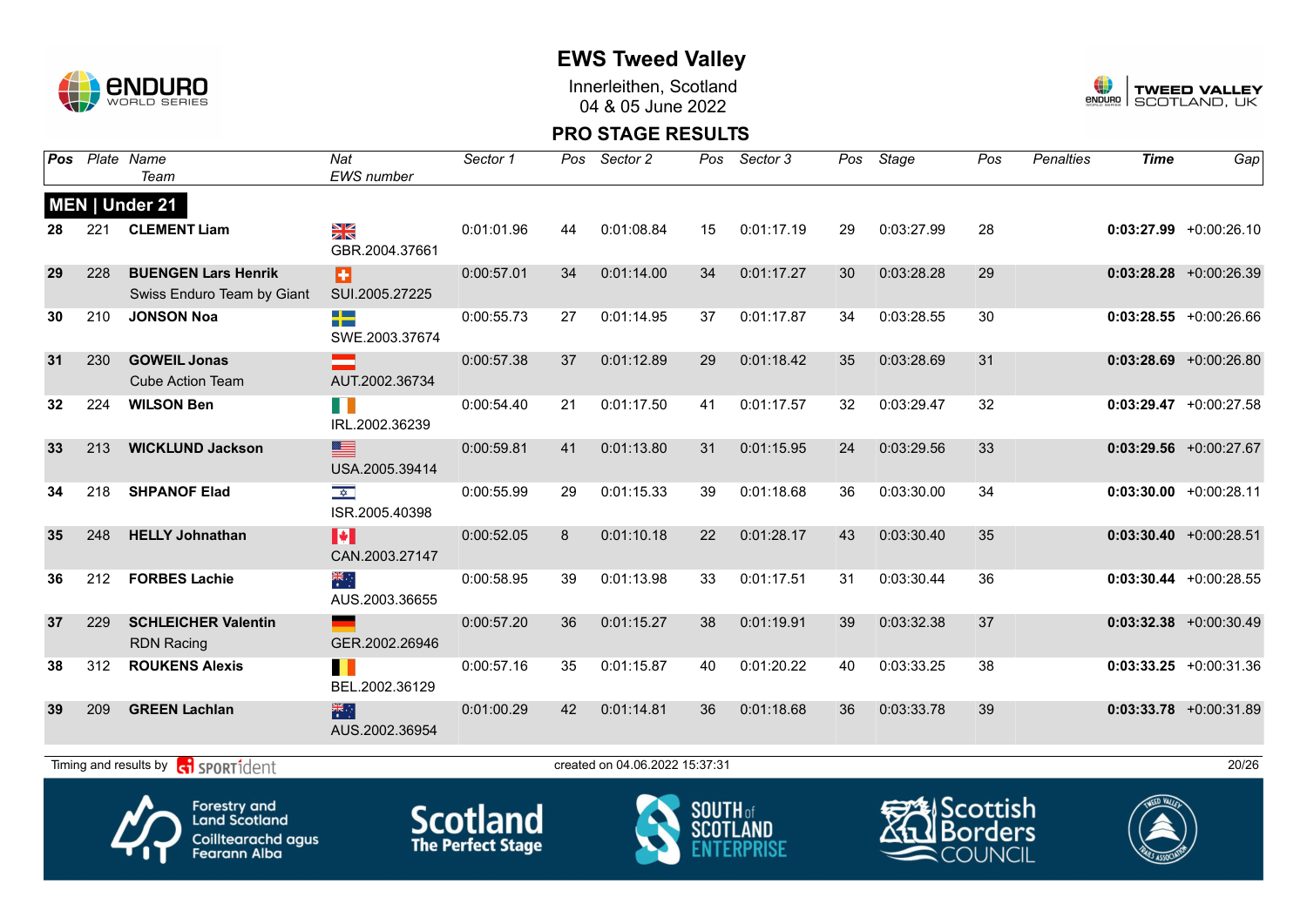

Innerleithen, Scotland 04 & 05 June 2022



| Pos            |                     | Plate Name<br>Team                                                                       | Nat<br><b>EWS</b> number                  | Sector 1                                    | Pos            | Sector 2                       | Pos             | Sector 3        | Pos            | Stage                                                     | Pos              | Penalties | <b>Time</b> | Gap                       |
|----------------|---------------------|------------------------------------------------------------------------------------------|-------------------------------------------|---------------------------------------------|----------------|--------------------------------|-----------------|-----------------|----------------|-----------------------------------------------------------|------------------|-----------|-------------|---------------------------|
|                |                     | MEN   Under 21                                                                           |                                           |                                             |                |                                |                 |                 |                |                                                           |                  |           |             |                           |
| 40             | 240                 | <b>SNOW Jakob</b>                                                                        | <u>est</u><br>USA.2003.24674              | 0:00:59.35                                  | 40             | 0:01:18.61                     | 42              | 0:01:19.60      | 38             | 0:03:37.56                                                | 40               |           |             | $0:03:37.56$ +0:00:35.67  |
| 41             | 214                 | <b>BARTLETT Jamie</b>                                                                    | 米<br>NZL.2002.29529                       | 0:00:57.74                                  | 38             | 0:01:13.90                     | 32              | 0:01:26.20      | 42             | 0:03:37.84                                                | 41               |           |             | $0:03:37.84$ +0:00:35.95  |
| 42             | 237                 | <b>COPE Daniel</b>                                                                       | X<br>GBR.2003.36534                       | 0:00:52.55                                  | 11             | 0:01:08.03                     | 10              | 0:01:37.33      | 44             | 0:03:37.91                                                | 42               |           |             | $0:03:37.91$ +0:00:36.02  |
| 43             | 208                 | <b>JOHNSSON Olle</b>                                                                     | n m<br>SWE.2004.39449                     | 0:01:01.08                                  | 43             | 0:01:19.65                     | 43              | 0:01:24.35      | 41             | 0:03:45.08                                                | 43               |           |             | $0:03:45.08$ +0:00:43.19  |
| 44             | 253<br><b>WOMEN</b> | <b>RYYNANEN Tarmo</b>                                                                    | ┶<br>FIN.2002.31950                       | 0:00:51.02                                  | 5              | 0:01:59.15                     | 44              | 0:01:14.48      | 13             | 0:04:04.65                                                | 44               |           |             | $0:04:04.65$ +0:01:02.76  |
|                | 3                   | <b>COURDURIER Isabeau</b><br>Lapierre Zipp Collective                                    | П<br>FRA.1994.21731                       | 0:00:56.63                                  | $\overline{2}$ | 0:01:10.72                     | 2               | 0:01:18.06      | $\perp$        | 0:03:25.41                                                | $\overline{1}$   |           | 0:03:25.41  |                           |
| $\mathbf{2}$   | 8                   | <b>CONOLLY Ella</b><br>Cannondale Enduro                                                 | $\frac{\sum x}{\sum x}$<br>GBR.1998.21859 | 0:00:57.57                                  | 3              | 0:01:10.10                     | $\perp$         | 0:01:18.41      | $\overline{2}$ | 0:03:26.08                                                | $\overline{2}$   |           |             | $0:03:26.08$ +0:00:00.67  |
| $\mathbf{3}$   | $\overline{7}$      | <b>BARAONA Rebecca</b><br>Yeti / Fox Factory Team                                        | $\frac{N}{N}$<br>GBR.1993.21715           | 0:00:56.44                                  | 1              | 0:01:12.03                     | 3               | 0:01:18.96      | 3              | 0:03:27.43                                                | 3                |           |             | $0:03:27.43 + 0:00:02.02$ |
| 4              | 4                   | <b>HARNDEN Harriet</b><br>Trek Factory Racing                                            | NK<br>Ak<br>GBR.2001.22819                | 0:00:58.59                                  | $\overline{7}$ | 0:01:13.75                     | 4               | 0:01:19.29      | 4              | 0:03:31.63                                                | $\overline{4}$   |           |             | $0:03:31.63$ +0:00:06.22  |
| $5\phantom{1}$ | 177                 | <b>STONE Jessica</b>                                                                     | $\frac{N}{N}$<br>GBR.1990.32154           | 0:00:57.65                                  | $\overline{4}$ | 0:01:13.83                     | 5               | 0:01:20.59      | 11             | 0:03:32.07                                                | 5                |           |             | $0:03:32.07$ +0:00:06.66  |
| 6              | 34                  | <b>LANTHIER NADEAU</b><br>Andreane                                                       | $\blacktriangleright$                     | 0:00:58.60                                  | 8              | 0:01:14.37                     | $\overline{7}$  | 0:01:19.39      | 6              | 0:03:32.36                                                | 6                |           |             | $0:03:32.36$ +0:00:06.95  |
|                |                     | Rocky Mountain Race Face                                                                 | CAN.1993.21609                            |                                             |                |                                |                 |                 |                |                                                           |                  |           |             |                           |
|                |                     | Timing and results by <b>container that the SPORT1</b> dent                              |                                           |                                             |                | created on 04.06.2022 15:37:31 |                 |                 |                |                                                           |                  |           |             | 21/26                     |
|                |                     | <b>Forestry and</b><br><b>Land Scotland</b><br>Coilltearachd agus<br><b>Fearann Alba</b> |                                           | <b>Scotland</b><br><b>The Perfect Stage</b> |                |                                | <b>SOUTH</b> of | <b>SCOTLAND</b> |                | <del>EA</del> lScottish<br>711.<br>$\blacksquare$ COUNCIL | <b>I</b> Borders |           |             |                           |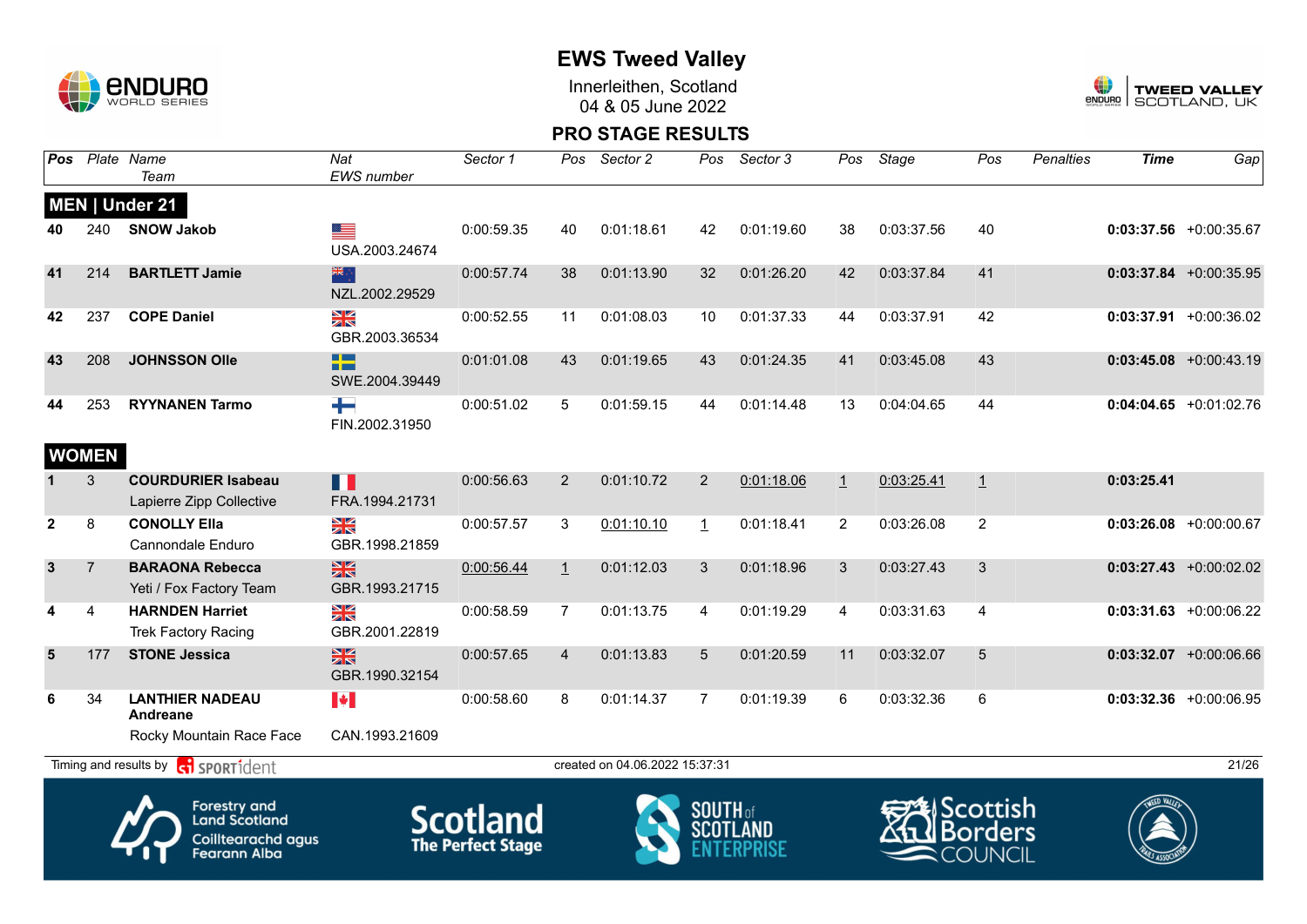

Innerleithen, Scotland 04 & 05 June 2022



| Pos |                | Plate Name<br>Team                      | Nat<br>EWS number               | Sector 1   | Pos | Sector 2   | Pos | Sector 3   | Pos | Stage      | Pos            | <b>Penalties</b> | <b>Time</b> | Gap                       |
|-----|----------------|-----------------------------------------|---------------------------------|------------|-----|------------|-----|------------|-----|------------|----------------|------------------|-------------|---------------------------|
|     |                |                                         |                                 |            |     |            |     |            |     |            |                |                  |             |                           |
|     | <b>WOMEN</b>   |                                         |                                 |            |     |            |     |            |     |            |                |                  |             |                           |
|     | $\overline{c}$ | <b>CHARRE Morgane</b>                   | П                               | 0:00:59.52 | 12  | 0:01:14.20 | 6   | 0:01:19.97 | 8   | 0:03:33.69 | $\overline{7}$ |                  |             | $0:03:33.69$ +0:00:08.28  |
|     |                | <b>Pivot Factory Racing</b>             | FRA.1990.21958                  |            |     |            |     |            |     |            |                |                  |             |                           |
| 8   | 10             | <b>RICHTER Raphaela</b>                 |                                 | 0:00:58.75 | 10  | 0:01:16.27 | 15  | 0:01:19.55 | 7   | 0:03:34.57 | 8              |                  |             | $0:03:34.57 + 0:00:09.16$ |
|     |                | Ibis Enduro Team                        | GER.1997.25746                  |            |     |            |     |            |     |            |                |                  |             |                           |
| 9   | 44             | <b>SCARSI Gloria</b>                    | n I                             | 0:00:58.63 | 9   | 0:01:17.13 | 18  | 0:01:19.36 | 5   | 0:03:35.12 | 9              |                  |             | $0:03:35.12 + 0:00:09.71$ |
|     |                | Canyon CLLTV Dainese                    | ITA.2000.36425                  |            |     |            |     |            |     |            |                |                  |             |                           |
| 10  | 6              | <b>CHARLES Estelle</b>                  | E.                              | 0:00:59.03 | 11  | 0:01:15.75 | 13  | 0:01:20.36 | 9   | 0:03:35.14 | 10             |                  |             | $0:03:35.14 + 0:00:09.73$ |
|     |                | <b>Specialized Racing</b>               | FRA.1997.22205                  |            |     |            |     |            |     |            |                |                  |             |                           |
| 11  | $\overline{1}$ | <b>PUGIN Melanie</b>                    | H                               | 0:00:58.33 | 6   | 0:01:15.20 | 11  | 0:01:22.54 | 13  | 0:03:36.07 | 11             |                  |             | $0:03:36.07$ +0:00:10.66  |
|     |                | <b>BH Enduro Racing Team</b>            | FRA.1990.21693                  |            |     |            |     |            |     |            |                |                  |             |                           |
| 12  | 33             | <b>MORRISON Rae</b>                     | , , क्राह                       | 0:00:58.20 | 5   | 0:01:14.61 | 9   | 0:01:23.76 | 17  | 0:03:36.57 | 12             |                  |             | $0:03:36.57 + 0:00:11.16$ |
|     |                | Liv Racing                              | NZL.1989.21630                  |            |     |            |     |            |     |            |                |                  |             |                           |
| 13  | 183            | <b>HENDERSON Polly</b>                  | $\frac{N}{N}$<br>GBR.2001.22368 | 0:01:00.72 | 13  | 0:01:14.43 | 8   | 0:01:22.66 | 14  | 0:03:37.81 | 13             |                  |             | $0:03:37.81$ +0:00:12.40  |
| 14  | 43             | <b>FERGUSON Louise</b>                  | ≥k                              | 0:01:02.18 | 18  | 0:01:15.17 | 10  | 0:01:20.54 | 10  | 0:03:37.89 | 14             |                  |             | $0:03:37.89$ +0:00:12.48  |
|     |                | <b>Nukeproof SRAM Factory</b><br>Racing | GBR.1996.22180                  |            |     |            |     |            |     |            |                |                  |             |                           |
| 15  | 36             | <b>COOK Becky</b>                       | $\frac{N}{N}$                   | 0:01:00.83 | 14  | 0:01:17.25 | 19  | 0:01:22.33 | 12  | 0:03:40.41 | 15             |                  |             | $0:03:40.41$ +0:00:15.00  |
|     |                |                                         | GBR.1986.21664                  |            |     |            |     |            |     |            |                |                  |             |                           |
| 16  | 38             | <b>DUVERT Julie</b>                     | a j                             | 0:01:01.07 | 16  | 0:01:15.66 | 12  | 0:01:24.29 | 18  | 0:03:41.02 | 16             |                  |             | $0:03:41.02 +0:00:15.61$  |
|     |                | Theory Racing p/b ProBikeKit            | FRA.1996.21719                  |            |     |            |     |            |     |            |                |                  |             |                           |
| 17  | 176            | <b>TAYLOR Chloe</b>                     | $\frac{N}{N}$<br>GBR.1998.23462 | 0:01:00.85 | 15  | 0:01:16.60 | 16  | 0:01:23.71 | 16  | 0:03:41.16 | 17             |                  |             | $0:03:41.16$ +0:00:15.75  |

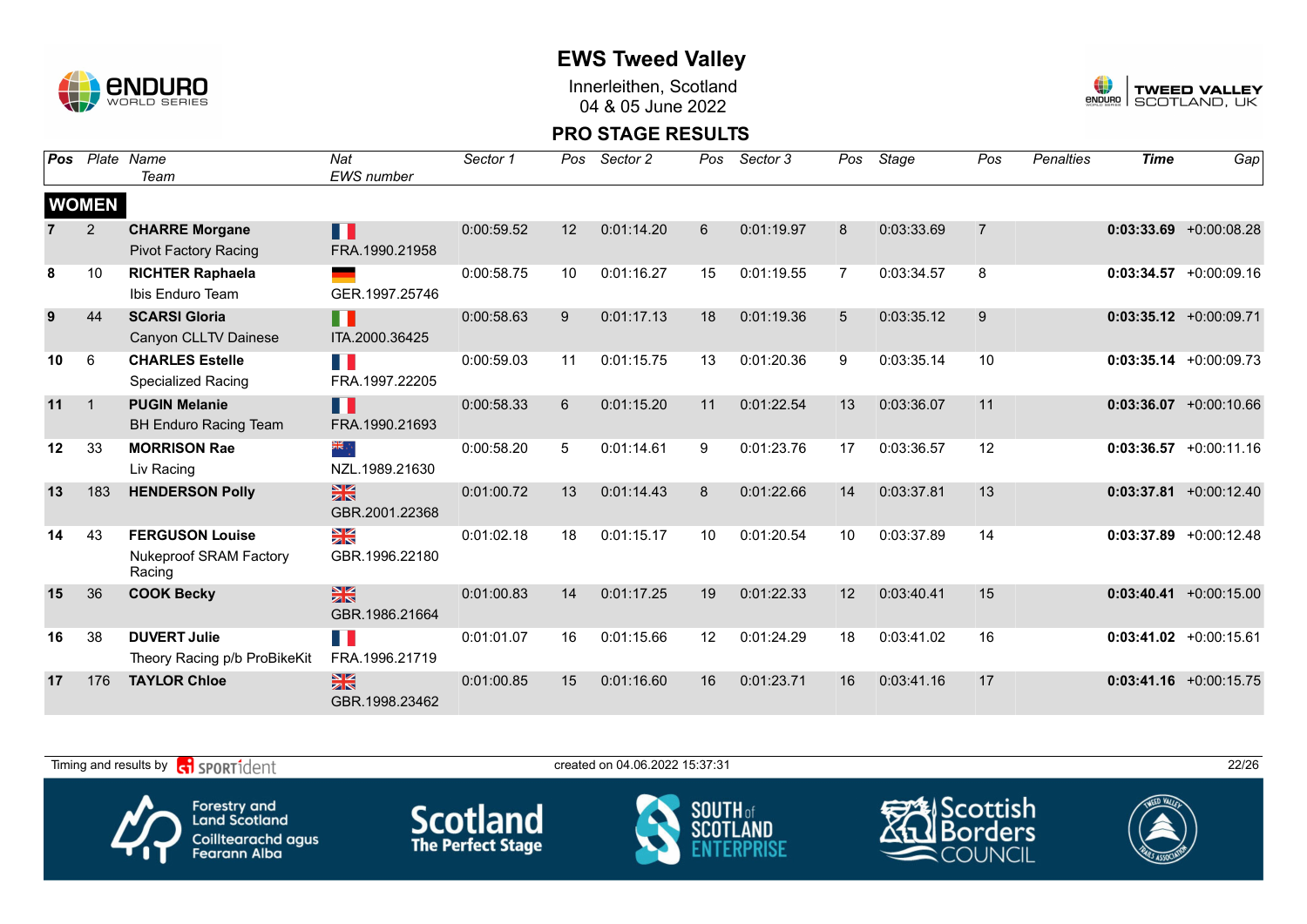

Innerleithen, Scotland 04 & 05 June 2022



#### **PRO STAGE RESULTS**

| Pos |              | Plate Name<br>Team                                    | Nat<br><b>EWS</b> number                                           | Sector 1   | Pos | Sector 2                       | Pos     | Sector 3   | Pos | Stage         | Pos | Penalties | <b>Time</b> | Gap                       |
|-----|--------------|-------------------------------------------------------|--------------------------------------------------------------------|------------|-----|--------------------------------|---------|------------|-----|---------------|-----|-----------|-------------|---------------------------|
|     | <b>WOMEN</b> |                                                       |                                                                    |            |     |                                |         |            |     |               |     |           |             |                           |
| 18  | 41           | <b>BAUMANN Lisa</b><br>Commencal Les Orres Team       | $\ddot{\textbf{r}}$<br>SUI.2001.37332                              | 0:01:02.82 | 20  | 0:01:17.61                     | 20      | 0:01:23.41 | 15  | 0:03:43.84    | 18  |           |             | $0:03:43.84 + 0:00:18.43$ |
| 19  | 35           | <b>MILLER Miranda</b>                                 | H<br>CAN.1990.21687                                                | 0:01:01.98 | 17  | 0:01:18.37                     | 21      | 0:01:24.68 | 21  | 0:03:45.03    | 19  |           |             | $0:03:45.03 +0:00:19.62$  |
| 20  | 9            | <b>WINTON Katy</b><br><b>GT Factory Racing</b>        | ≫≪<br>GBR.1993.21730                                               | 0:01:03.65 | 21  | 0:01:16.93                     | 17      | 0:01:25.37 | 23  | 0:03:45.95    | 20  |           |             | $0:03:45.95$ +0:00:20.54  |
| 21  | 5            | <b>KOREM Noga</b><br><b>GT Factory Racing</b>         | $\overline{\mathbf{R}^{\mathbf{r}}_{\mathbf{r}}$<br>ISR.1991.21660 | 0:01:02.59 | 19  | 0:01:15.81                     | 14      | 0:01:27.75 | 27  | 0:03:46.15    | 21  |           |             | $0:03:46.15$ +0:00:20.74  |
| 22  | 40           | <b>SCHICK Lucy</b><br>Norco Factory Team              | $\blacktriangleright$<br>CAN.2000.23447                            | 0:01:04.92 | 22  | 0:01:21.15                     | 25      | 0:01:26.60 | 25  | 0:03:52.67    | 23  |           |             | $0:03:52.67$ +0:00:27.26  |
| 23  | 37           | <b>JONNIER Morgane</b><br>Rossignol Factory Team      | H<br>FRA.1990.22559                                                | 0:01:06.45 | 29  | 0:01:20.93                     | 23      | 0:01:26.03 | 24  | 0:03:53.41    | 24  |           |             | $0:03:53.41 + 0:00:28.00$ |
| 24  | 180          | <b>ELLECOSTA Nadine</b><br>Abetone FullOut Gravity    | T N<br>ITA.1999.25437                                              | 0:01:04.98 | 23  | 0:01:21.12                     | 24      | 0:01:28.06 | 29  | 0:03:54.16    | 25  |           |             | $0:03:54.16$ +0:00:28.75  |
| 25  | 182          | <b>GILL Martha</b>                                    | $\frac{N}{N}$<br>GBR.1997.22469                                    | 0:01:07.30 | 31  | 0:01:23.35                     | 31      | 0:01:24.63 | 20  | 0:03:55.28    | 26  |           |             | $0:03:55.28 + 0:00:29.87$ |
| 26  | 179          | <b>JOLIDON Sidonie</b>                                | ÷<br>SUI.1987.31073                                                | 0:01:06.22 | 28  | 0:01:21.67                     | 26      | 0:01:27.49 | 26  | 0:03:55.38    | 27  |           |             | $0:03:55.38$ +0:00:29.97  |
| 27  | 186          | <b>REY Charlotte</b><br><b>Tribe Pyrenees Gravity</b> | M<br>FRA.2000.31025                                                | 0:01:05.15 | 26  | 0:01:22.60                     | 29      | 0:01:29.60 | 33  | 0:03:57.35    | 28  |           |             | $0:03:57.35$ +0:00:31.94  |
| 28  | 189          | <b>ASHWOOD Emily</b>                                  | ≫≪<br>GBR.2000.38612                                               | 0:01:05.07 | 25  | 0:01:21.98                     | 28      | 0:01:31.28 | 34  | 0:03:58.33    | 29  |           |             | $0:03:58.33 + 0:00:32.92$ |
| 29  | 178          | <b>PAGEAU Rachel</b>                                  | H<br>CAN.1995.21742                                                | 0:01:05.55 | 27  | 0:01:25.28                     | 34      | 0:01:28.79 | 30  | 0:03:59.62    | 30  |           |             | $0:03:59.62$ +0:00:34.21  |
|     |              | Timing and results by<br><b>R</b> sportident          |                                                                    |            |     | created on 04.06.2022 15:37:31 |         |            |     |               |     |           |             | 23/26                     |
|     |              | Earnetry and                                          |                                                                    |            |     | <b>The Second Street</b>       | 0011711 |            |     | $\rightarrow$ |     |           | WEED VALLEY |                           |



**Land Scotland** Coilltearachd agus<br>Fearann Alba





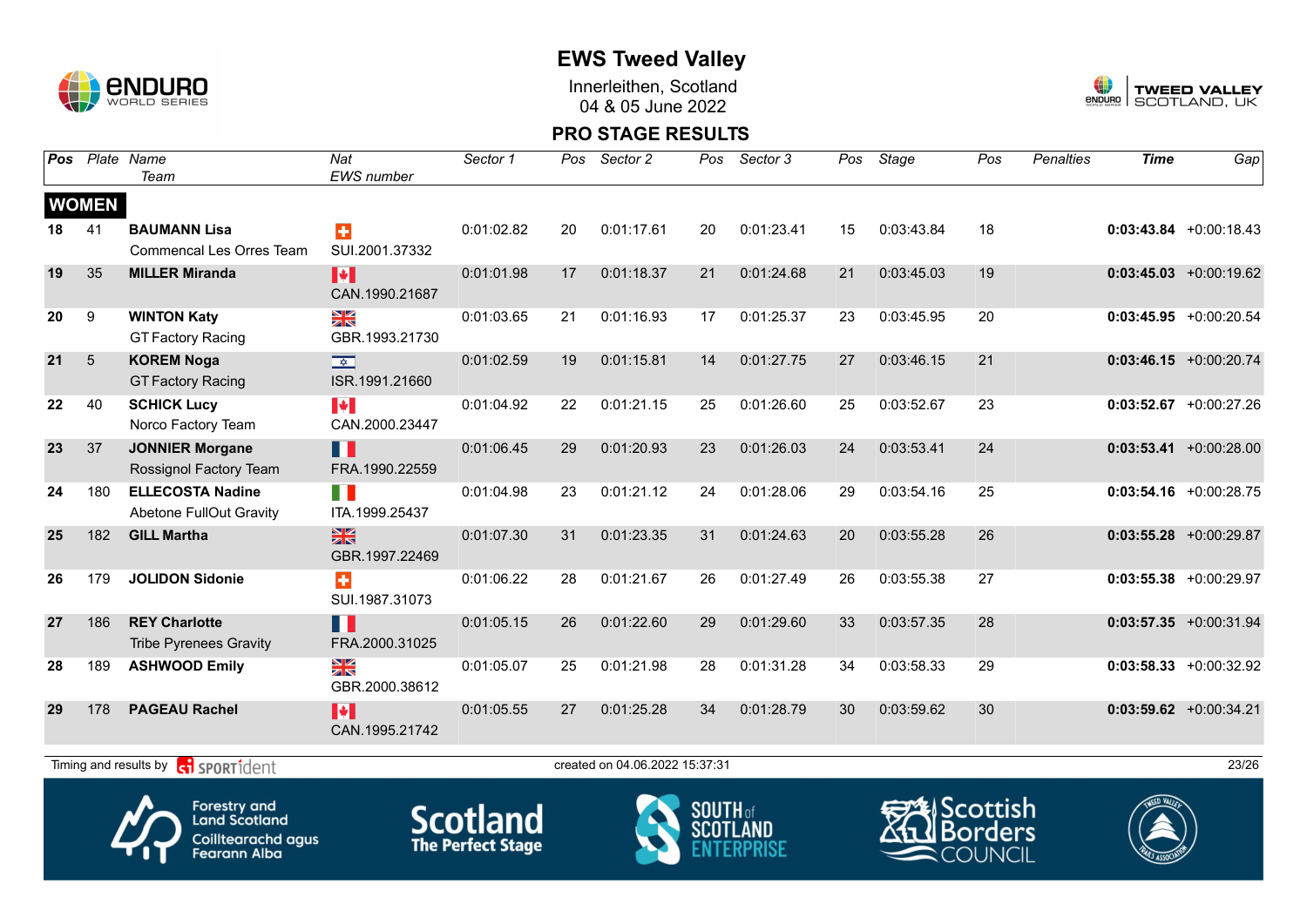

## **EWS Tweed Valley**

Innerleithen, Scotland 04 & 05 June 2022



| Pos |              | Plate Name<br>Team                                                                              | Nat<br><b>EWS</b> number        | Sector 1                                    | Pos     | Sector 2                       | Pos             | Sector 3        | Pos          | <b>Stage</b>            | Pos                                | <b>Penalties</b> | <b>Time</b> | Gap                       |
|-----|--------------|-------------------------------------------------------------------------------------------------|---------------------------------|---------------------------------------------|---------|--------------------------------|-----------------|-----------------|--------------|-------------------------|------------------------------------|------------------|-------------|---------------------------|
|     | <b>WOMEN</b> |                                                                                                 |                                 |                                             |         |                                |                 |                 |              |                         |                                    |                  |             |                           |
| 30  | 42           | <b>STEINTHALER Hanna</b><br><b>Cube Action Team</b>                                             | AUT.1997.40424                  | 0:01:09.04                                  | 35      | 0:01:24.13                     | 32              | 0:01:27.94      | 28           | 0:04:01.11              | 31                                 |                  |             | $0:04:01.11 + 0:00:35.70$ |
| 31  | 188          | <b>JOHNSEN Jonna</b>                                                                            | 22<br>DEN.1992.27207            | 0:01:08.20                                  | 33      | 0:01:26.73                     | 36              | 0:01:29.57      | 32           | 0:04:04.50              | 32                                 |                  |             | $0:04:04.50 + 0:00:39.09$ |
| 32  | 181          | <b>BATTISTA Laura</b>                                                                           | ैँहैं<br>AUS.1988.22132         | 0:01:07.58                                  | 32      | 0:01:24.98                     | 33              | 0:01:33.97      | 35           | 0:04:06.53              | 33                                 |                  |             | $0:04:06.53 + 0:00:41.12$ |
| 33  | 185          | <b>LONG Julia</b>                                                                               | H<br>CAN.1999.22029             | 0:01:08.22                                  | 34      | 0:01:31.30                     | 39              | 0:01:29.14      | 31           | 0:04:08.66              | 34                                 |                  |             | $0:04:08.66$ +0:00:43.25  |
| 34  | 194          | <b>DU TOIT Frances</b>                                                                          | $\searrow$<br>RSA.1997.27399    | 0:01:06.84                                  | 30      | 0:01:22.90                     | 30              | 0:01:40.38      | 38           | 0:04:10.12              | 35                                 |                  |             | $0:04:10.12 +0:00:44.71$  |
| 35  | 193          | <b>MCKIRDY Angeline</b>                                                                         | H<br>CAN.1992.23461             | 0:01:13.07                                  | 36      | 0:01:26.30                     | 35              | 0:01:38.71      | 37           | 0:04:18.08              | 36                                 |                  |             | $0:04:18.08 + 0:00:52.67$ |
| 36  | 191          | <b>GUNNER Rhiannon</b>                                                                          | $\frac{N}{N}$<br>GBR.2000.37015 | 0:01:19.42                                  | 38      | 0:01:30.58                     | 38              | 0:01:36.45      | 36           | 0:04:26.45              | 37                                 |                  |             | $0:04:26.45$ +0:01:01.04  |
| 37  | 192          | <b>MCKIVERIGAN Niamh</b>                                                                        | H<br>IRL.2001.52798             | 0:01:15.78                                  | 37      | 0:01:30.45                     | 37              | 0:01:46.94      | 39           | 0:04:33.17              | 38                                 |                  |             | $0:04:33.17 +0:01:07.76$  |
| 38  | 190          | <b>BRISBOURNE Corinna</b>                                                                       | X<br>GBR.1999.36853             | 0:01:47.45                                  | 39      | 0:01:21.85                     | 27              | 0:01:24.95      | 22           | 0:04:34.25              | 39                                 |                  |             | $0:04:34.25$ +0:01:08.84  |
| 39  | 184          | <b>DILLON Sian</b>                                                                              | $\frac{N}{N}$<br>GBR.1994.35457 | 0:01:05.05                                  | 24      | 0:01:20.70                     | 22              | 0:01:24.53      | 19           | 0:03:50.28              | 22                                 | 0:01:00.00       |             | $0:04:50.28$ +0:01:24.87  |
|     |              | <b>WOMEN   Master 35+</b>                                                                       |                                 |                                             |         |                                |                 |                 |              |                         |                                    |                  |             |                           |
|     | 206          | <b>MOSELEY Tracy</b>                                                                            | $\frac{N}{N}$<br>GBR.1979.25886 | 0:01:03.68                                  | $\perp$ | 0:01:19.53                     | $\mathbf{1}$    | 0:01:26.39      | $\mathbf{1}$ | 0:03:49.60              | $\perp$                            |                  | 0:03:49.60  |                           |
|     |              | Timing and results by <b>c</b> o <b>SPORT1</b> dent                                             |                                 |                                             |         | created on 04.06.2022 15:37:31 |                 |                 |              |                         |                                    |                  |             | 24/26                     |
|     |              | <b>Forestry and</b><br><b>Land Scotland</b><br><b>Coilltearachd agus</b><br><b>Fearann Alba</b> |                                 | <b>Scotland</b><br><b>The Perfect Stage</b> |         |                                | <b>SOUTH</b> of | <b>SCOTLAND</b> |              | <del>RA</del> lScottish | <b>I</b> Borders<br><b>COUNCIL</b> |                  |             |                           |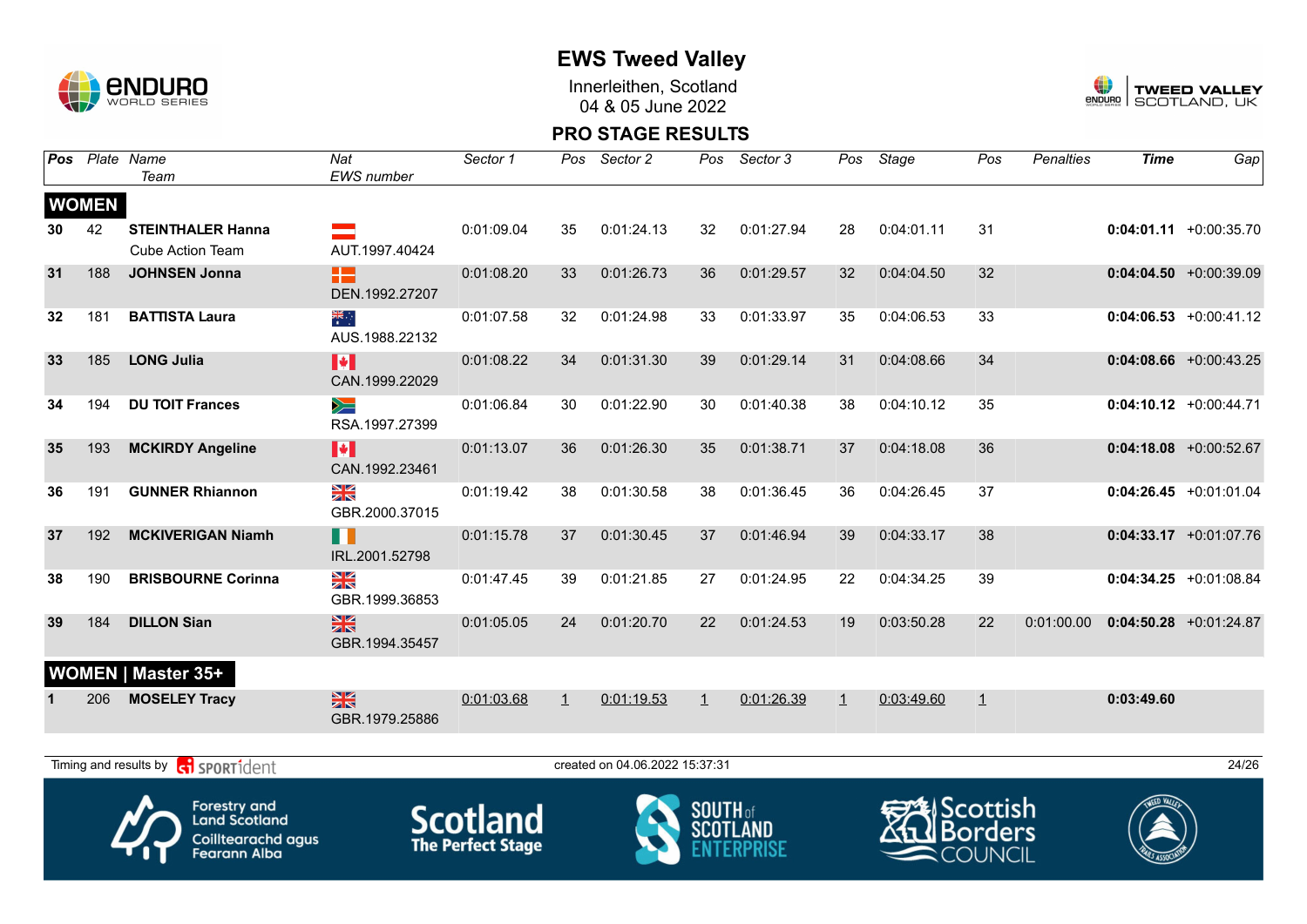

Innerleithen, Scotland 04 & 05 June 2022



| Pos            |     | Plate Name<br>Team                                                                       | Nat<br><b>EWS</b> number        | Sector 1                                    | Pos            | Sector 2                       | Pos             | Sector 3        | Pos            | Stage      | Pos                                                        | <b>Penalties</b> | <b>Time</b> | Gap                       |
|----------------|-----|------------------------------------------------------------------------------------------|---------------------------------|---------------------------------------------|----------------|--------------------------------|-----------------|-----------------|----------------|------------|------------------------------------------------------------|------------------|-------------|---------------------------|
|                |     | <b>WOMEN   Master 35+</b>                                                                |                                 |                                             |                |                                |                 |                 |                |            |                                                            |                  |             |                           |
| $\mathbf{2}$   | 207 | <b>PAULIN Louise Margareta</b><br>Ibis Enduro Team                                       | ╬<br>SWE.1978.21619             | 0:01:08.55                                  | 3              | 0:01:23.77                     | $\overline{2}$  | 0:01:28.14      | 2              | 0:04:00.46 | 2                                                          |                  |             | $0:04:00.46$ +0:00:10.86  |
| $\mathbf{3}$   | 205 | <b>THOMSEN Sandra Bohn</b>                                                               | æ<br>DEN.1983.33584             | 0:01:03.95                                  | $\overline{2}$ | 0:01:30.05                     | 3               | 0:01:46.71      | 5              | 0:04:20.71 | 3                                                          |                  |             | $0:04:20.71$ +0:00:31.11  |
| 4              | 204 | <b>NEWMAN Roslynn</b>                                                                    | XX<br>GBR.1978.22261            | 0:01:15.36                                  | 5              | 0:01:34.09                     | 4               | 0:01:38.73      | 3              | 0:04:28.18 | $\overline{4}$                                             |                  |             | $0:04:28.18$ +0:00:38.58  |
| $5\phantom{1}$ | 203 | <b>FILBY Maxine</b>                                                                      | $\frac{N}{N}$<br>GBR.1980.36076 | 0:01:15.23                                  | $\overline{4}$ | 0:01:35.32                     | 5               | 0:01:42.44      | $\overline{4}$ | 0:04:32.99 | $\overline{5}$                                             |                  |             | $0:04:32.99 + 0:00:43.39$ |
| 6              | 201 | <b>HART Catherine</b>                                                                    | NK<br>ZK<br>GBR.1976.27215      | 0:01:16.35                                  | 6              | 0:01:40.08                     | 6               | 0:01:48.24      | 6              | 0:04:44.67 | 6                                                          |                  |             | $0:04:44.67$ +0:00:55.07  |
| $\overline{7}$ | 202 | <b>CONTENTOANGELL</b><br><b>Kristine</b>                                                 | ▇<br>USA.1979.33608             | 0:01:17.67                                  | $\overline{7}$ | 0:01:49.90                     | $\overline{7}$  | 0:02:04.72      | $\overline{7}$ | 0:05:12.29 | $\overline{7}$                                             |                  |             | $0:05:12.29$ +0:01:22.69  |
|                |     |                                                                                          |                                 |                                             |                |                                |                 |                 |                |            |                                                            |                  |             |                           |
|                |     | <b>WOMEN   Under 21</b>                                                                  |                                 |                                             |                |                                |                 |                 |                |            |                                                            |                  |             |                           |
| $\mathbf 1$    | 197 | <b>LAN Emmy</b><br>Norco Factory Team                                                    | M<br>CAN.2004.33463             | 0:01:01.97                                  | $\perp$        | 0:01:21.51                     | $\overline{2}$  | 0:01:25.99      | $\overline{2}$ | 0:03:49.47 | $\overline{1}$                                             |                  | 0:03:49.47  |                           |
| $\overline{2}$ | 200 | <b>RIVA Sophie</b>                                                                       | FI N<br>ITA.2003.33949          | 0:01:03.77                                  | $\overline{2}$ | 0:01:20.77                     | $\mathbf{1}$    | 0:01:25.06      | $\mathbf{1}$   | 0:03:49.60 | $\overline{2}$                                             |                  |             | $0:03:49.60 + 0:00:00.13$ |
| $\mathbf{3}$   | 195 | <b>HENRY Justine</b><br><b>Tribe Pyrenees Gravity</b>                                    | П<br>FRA.2003.32717             | 0:01:12.92                                  | $\overline{4}$ | 0:01:31.45                     | 3               | 0:01:33.80      | 3              | 0:04:18.17 | 3                                                          |                  |             | $0:04:18.17$ +0:00:28.70  |
| 4              | 196 | <b>MULLIN Hannah</b>                                                                     | H.<br>IRL.2005.37699            | 0:01:11.04                                  | 3              | 0:01:32.11                     | 4               | 0:01:36.84      | 4              | 0:04:19.99 | $\overline{4}$                                             |                  |             | $0:04:19.99$ +0:00:30.52  |
| 5              | 198 | <b>MCCULLY Bethany</b>                                                                   | $\frac{N}{N}$<br>GBR.2004.52541 | 0:01:16.52                                  | 5              | 0:01:42.03                     | 5               | 0:01:49.77      | 5              | 0:04:48.32 | 5                                                          |                  |             | $0:04:48.32$ +0:00:58.85  |
|                |     | Timing and results by contract of the SPORT1dent                                         |                                 |                                             |                | created on 04.06.2022 15:37:31 |                 |                 |                |            |                                                            |                  |             | 25/26                     |
|                |     | <b>Forestry and</b><br><b>Land Scotland</b><br>Coilltearachd agus<br><b>Fearann Alba</b> |                                 | <b>Scotland</b><br><b>The Perfect Stage</b> |                |                                | <b>SOUTH</b> of | <b>SCOTLAND</b> |                |            | <i><b>Scottish</b></i><br><b>Borders</b><br><b>COUNCIL</b> |                  |             |                           |